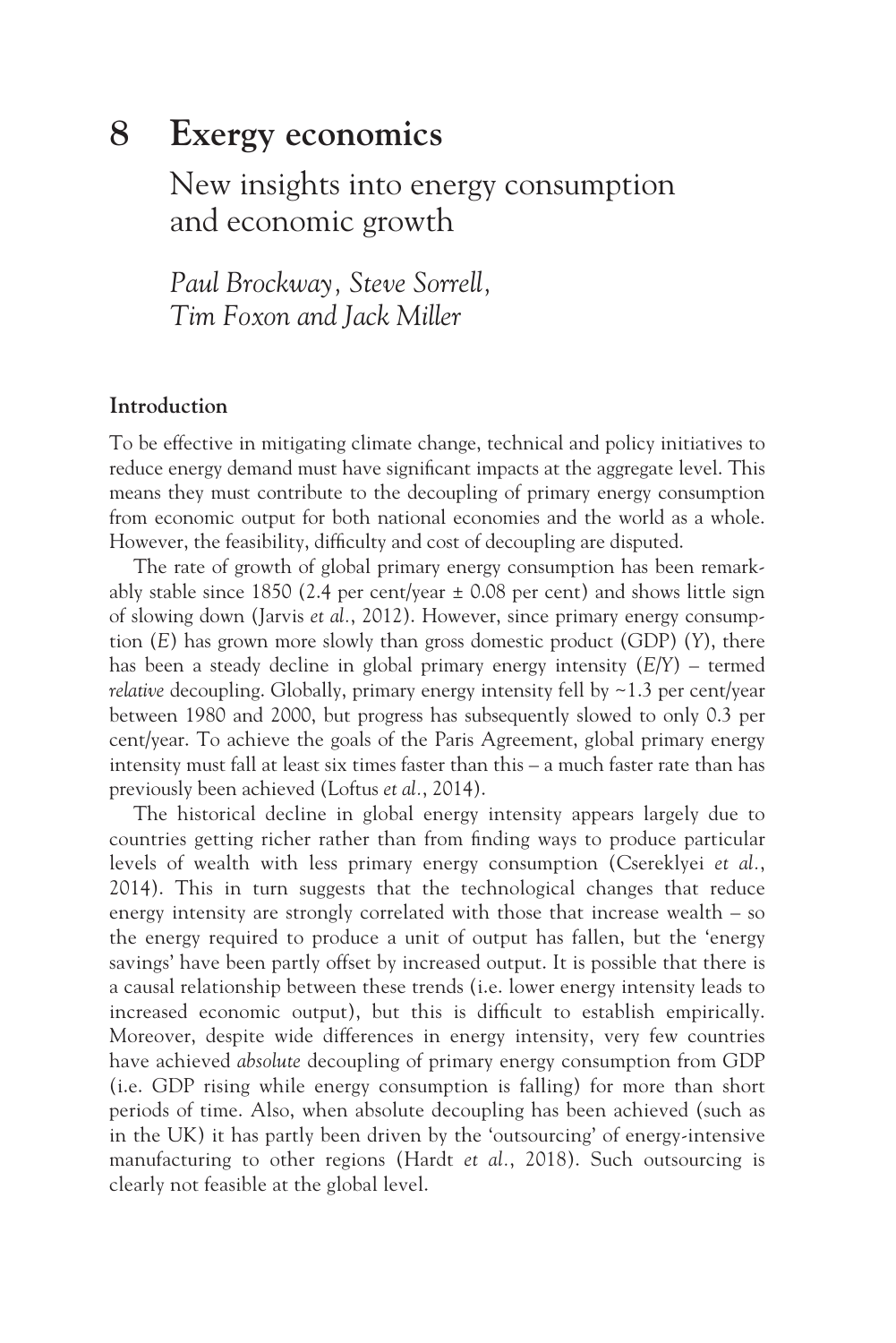This apparently strong link between energy consumption and economic activity raises important questions for both theory and policy. The orthodox view is that both increased energy consumption and improved energy efficiency provide a relatively small contribution to the growth in economic output. Consistent with this view, orthodox economists argue that technological change can reduce energy consumption with relatively little effect on economic growth. In contrast, some ecological economists claim that over the last century economic growth has largely been achieved by providing workers with increasing quantities of energy, both directly and indirectly, as embodied in capital equipment (Cleveland *et al.*, 1984). Ecological economists therefore view energy as contributing more to economic growth than is suggested by its small share of total costs (5–10 per cent). They are correspondingly more sceptical about the feasibility of decoupling.

The success of climate policy depends in part on which of these views is correct – or more precisely, which more accurately describes the situation for different regions and stages of economic development (Foxon, 2017; Stern and Kander, 2012) But debates on this topic involve a host of theoretical and methodological issues that are both highly technical and difficult to resolve. For example, there have been several hundred studies that use sophisticated econometric techniques to explore the 'causal' relationships between GDP and energy consumption, but these have failed to reach a consistent conclusion (Kalimeris *et al.*, 2014; Omri, 2014).

Recently, however, a new field of research has emerged which has the potential to throw new light on these long-standing questions. This approach hinges upon the thermodynamic concept of *exergy* (the portion of an energy flow that can be used to perform physical work), and the use of physical measures of energy efficiency that are based upon the second-law of thermodynamics rather than the first. The argument is that exergy is the preferred way to measure energy flows since it captures both the quantity and quality of energy, while second-law efficiency measures are preferred to first-law since they capture the distance from the theoretical maximum efficiency.

Underlying this new approach is the estimation of the *useful exergy inputs* into national economies – where useful exergy is defined as the exergy outputs of end-use conversion devices, such as the mechanical drive from an engine, the high-temperature heat from a furnace or the visible light from a lightbulb. Useful exergy, in turn, is the product of the exergy inputs to those conversion devices (which can be estimated from data on final energy consumption) and their second-law conversion efficiencies. Researchers in this field are beginning to construct consistent time series of the total useful exergy consumption of individual countries and regions (Brockway *et al.*, 2014; Serrenho *et al.*, 2016; Warr *et al.*, 2010). These databases provide a measure that can be used alongside the more traditional measures of primary and final energy consumption to gain deeper insights into the role of energy in the economy.

The core claim of these researchers is that *useful exergy is a key driver of economic growth* – and that this contribution is not recognised by orthodox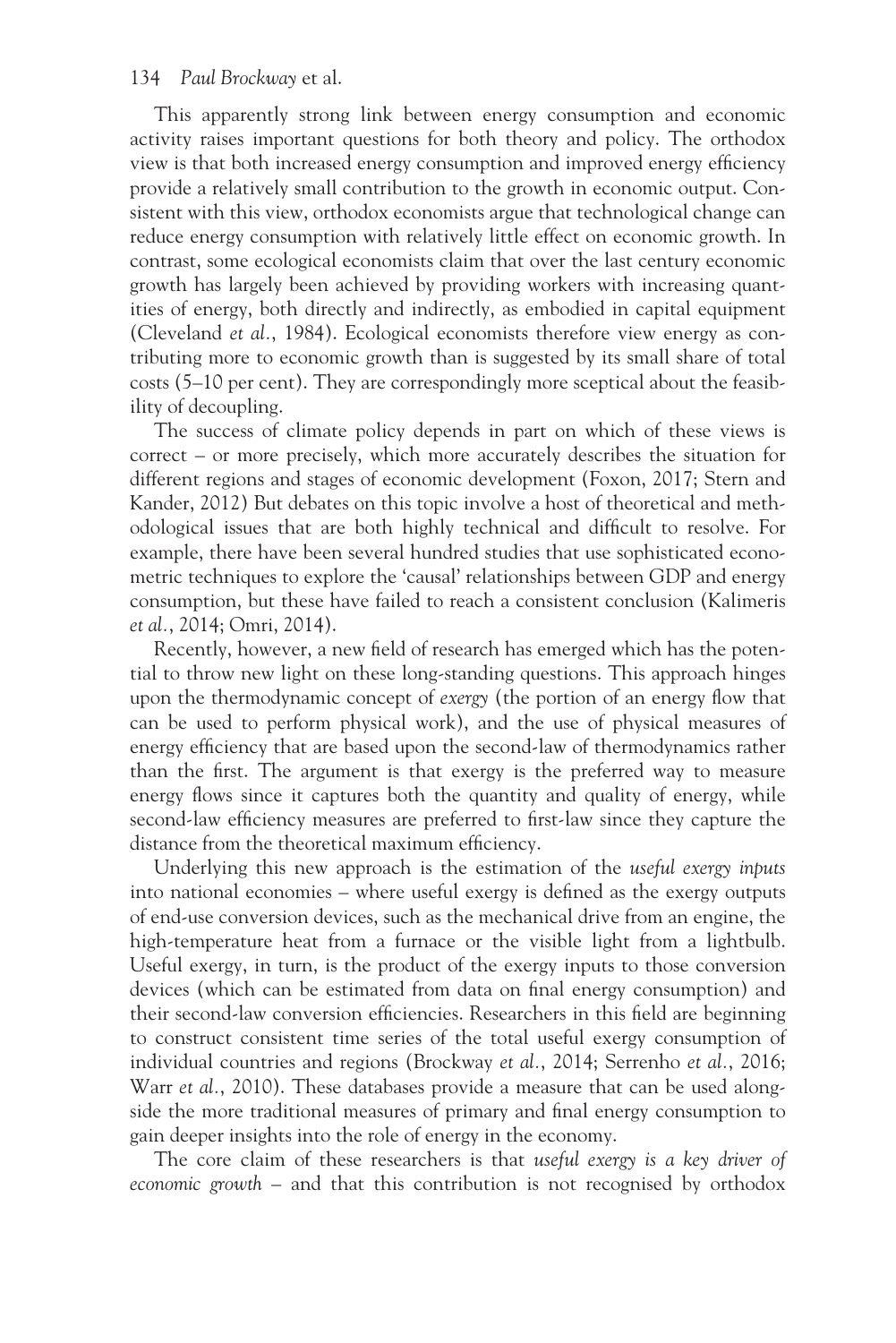economics (Warr and Ayres, 2012). Increases in economic output have historically depended upon increased supplies of useful exergy, achieved through a combination of increasing use of primary energy, shifting towards higher-quality energy carriers (e.g. from oil to electricity) and improving second-law efficiencies at all stages of the energy conversion chain. Warr and Ayres (2012) go so far to suggest that improvements in second-law conversion efficiency provide a quantifiable surrogate for the majority of technical change that contributes to economic growth. Hence, *far from being a minor contributor to economic growth, the combination of increased energy inputs and improved energy efficiency becomes a key driver*. One implication of this work is that energy efficiency improvements by producers can significantly boost economic output – thereby partly or wholly offsetting the energy savings per unit of output that result from the improved efficiency. In other words, rebound effects for producers could be large.

This chapter provides an overview of this emerging field. The following section summarises the orthodox view of the relationship between energy consumption and economic growth, including the assumptions upon which this rests and the limitations of those assumptions. Next, the concept of useful exergy is is introduced to show how this may help to improve our understanding of this relationship. The following section summarises some recent research that estimates the useful exergy inputs into national economies, explores the trends in these over time, includes useful exergy within economic models and uses those models to identify the drivers of economic growth. We highlight two claims: first, that energy efficiency improvement by UK producers have provided one-quarter of UK economic growth since 1971; and second, that corresponding improvements by Chinese producers have increased global energy consumption. The chapter concludes with future directions for this line of research.

# **The role of energy in the economy**

In the models used by orthodox economists, firms combine primary inputs (capital and labour) and intermediate inputs (energy and materials) to produce goods and services. Primary inputs facilitate production but do not form part of the product and are not used up during production (although capital may depreciate). In contrast, intermediate inputs are 'created' by production and are either embodied in products or used up during production. Subtracting the purchases of intermediates from the value of output leads to a measure of value added, which is the income received by capital and labour.

Orthodox models attribute increases in economic output to increases in primary and intermediate inputs and improvements in total factor productivity (TFP) – where the latter is the portion of growth not explained by increases in inputs (OECD, 2001; Solow, 1956). Increases in value added (including, at the aggregate level, GDP) are attributed to increases in primary inputs and TFP – with the latter accounting for a significant proportion of the total. TFP can be estimated as a residual in growth accounting studies or as a parameter in econometric studies, but it has traditionally been treated as exogenous and equivalent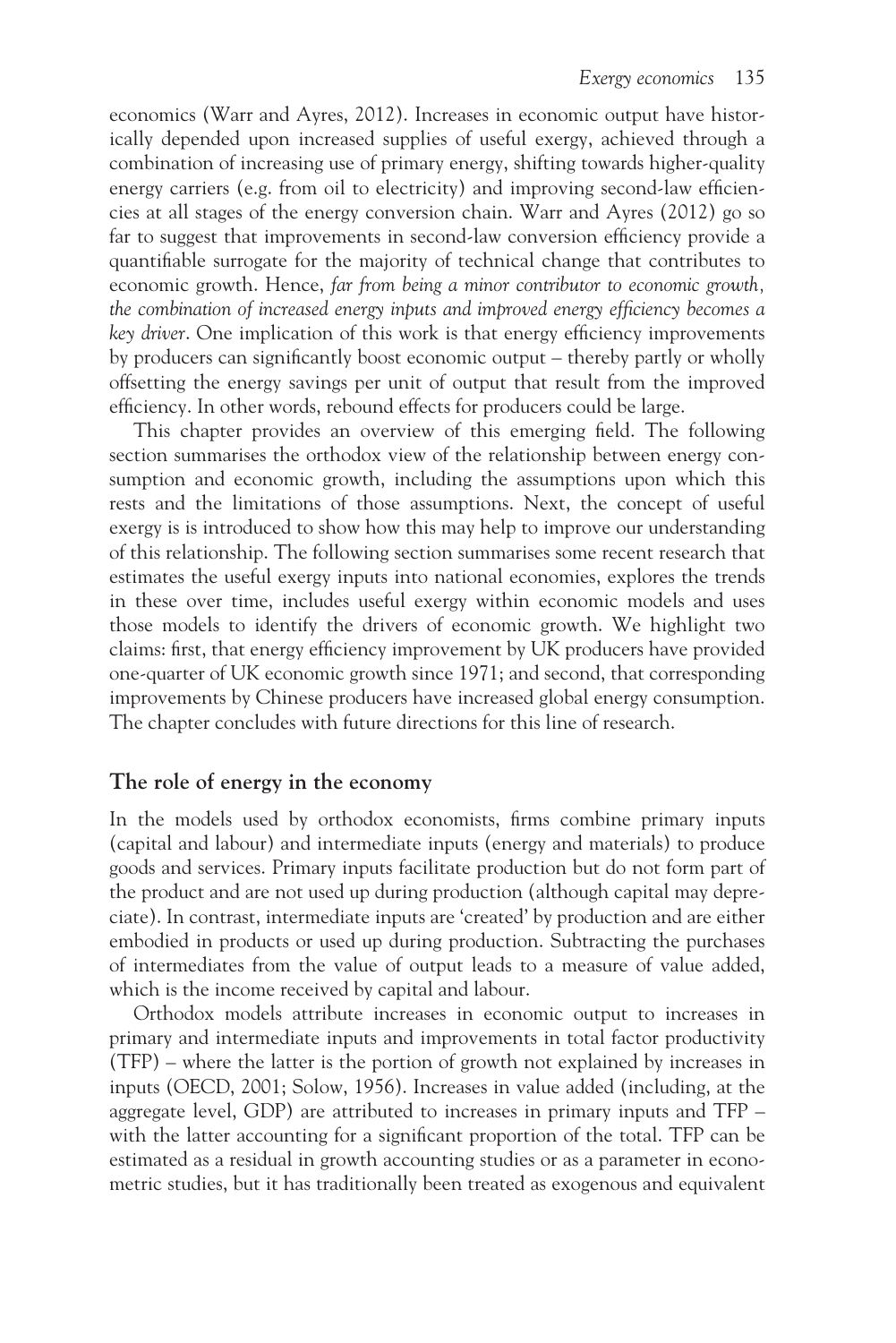to technical change.<sup>[1](#page--1-0)</sup> However, more recent models make technical change endogenous and simulate the positive externalities from education and research and development (R&D) (Aghion *et al.*, 1998; Romer, 1994). These models also attribute a portion of economic growth to improvements in the quality of capital and labour inputs – such as better-educated workers.

Central to orthodox economics is the specification of *production functions* for firms, sectors or the economy as a whole, indicating the maximum output that can be produced from different quantities of primary and intermediate inputs (OECD, 2001). Production functions can either be specified for gross output and include all inputs or specified for value added and only include primary inputs. Specifications typically include a TFP multiplier that 'shifts' the production function over time, thereby capturing technical and other changes that allow more output to be produced from the same quantity of inputs. Production functions can be defined for different levels of aggregation using different functional forms and with differing rates of productivity improvement for each input. But it is generally assumed that production exhibits constant returns to scale, that markets are competitive, that firms maximise profits and that inputs can be substituted for one another following a change in relative prices. Using these assumptions, it can be shown that the rate of growth of output over time is a weighted average of the rate of growth of each input and the rate of growth of TFP. The weight on each input is the 'partial output elasticity' for that input, or the percentage change in output following a percentage change in that input, holding other variables constant. With these assumptions, it can be shown that the partial output elasticity is equal to the share of that input in total costs. This result has been labelled the *cost share theorem* (Kümmel *et al.*, 2010).

The cost share theorem, together with the assumption of input substitutability, has important implications for the role of energy in economic production. Since energy represents a small share of total costs for most producers (<5 per cent), the theory implies that increases in energy inputs and improvements in the productivity of those inputs should make only a minor contribution to economic growth. Similarly, constraints on energy supplies are unlikely to have a major impact on economic growth since it should be possible to substitute away from energy. Taken together, these assumptions imply that energy consumption can be substantially decoupled from economic output.

This approach has been criticised by ecological economists, who challenge the core assumption (derived from the national accounts) that capital and labour should be treated as primary inputs, and that energy and materials should be treated as secondary inputs that make no contribution to value added. This makes little sense from a physical perspective, since all physical, biological and economic activity depends upon flows of high-quality energy that are then returned to the environment in the form of low-temperature heat. Like the biosphere, the economy is driven by solar energy, both directly and as embodied in biomass and fossil fuels. Labour and capital are not productive on their own – they only add value by harnessing the 'free' energy flows provided by nature. The productivity of capital and labour therefore depends entirely upon the associated energy flows.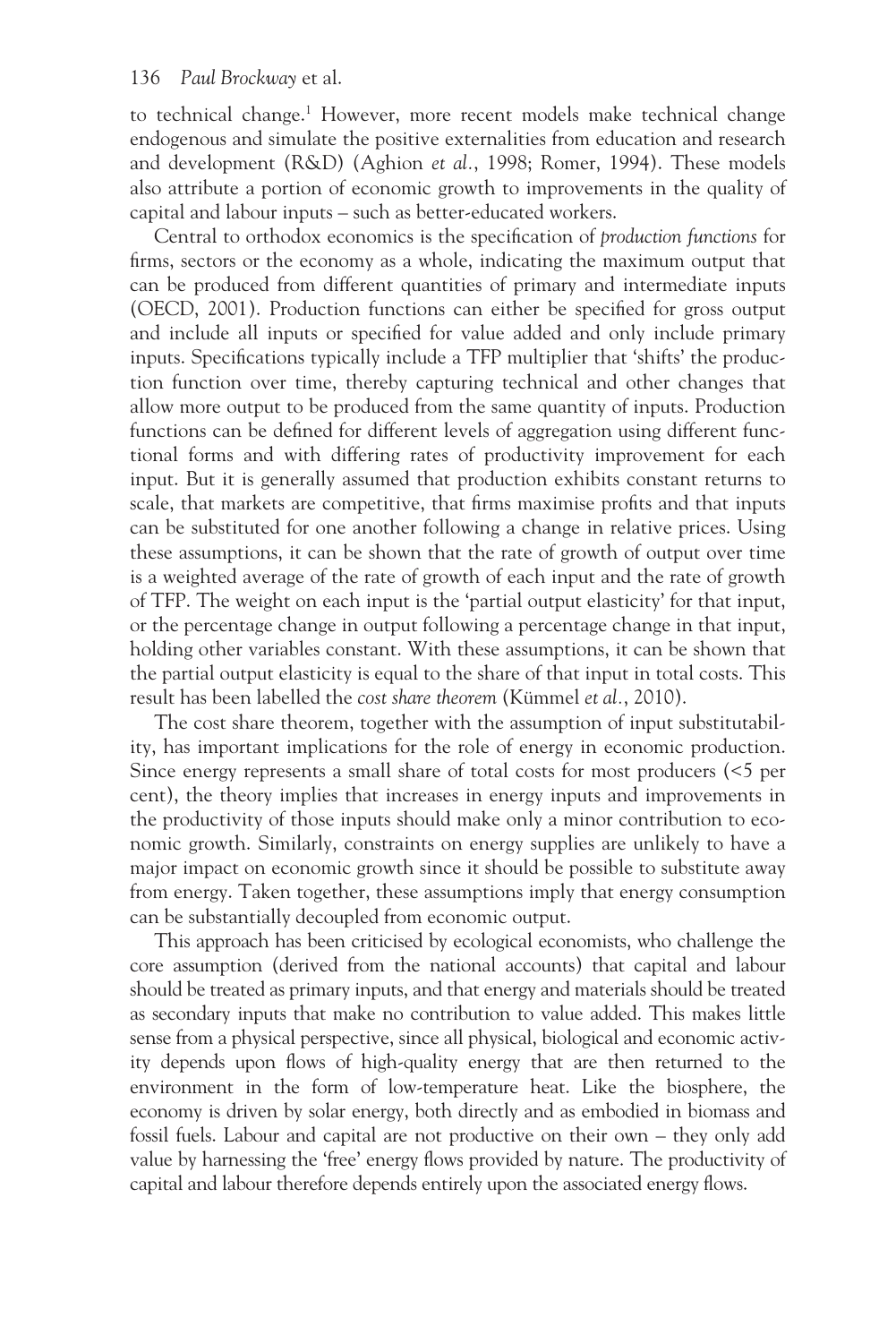Linked to this, ecological economists question the treatment of energy as a 'produced' input that can be substituted by capital and labour. Technically, the scope for substitution will be constrained at the level of the economy as a whole since producing more capital requires more of the thing that it is substituting for (Stern, 1997). In addition, many production functions violate the laws of thermodynamics, since they allow output to be produced with little or no energy. More realistic constraints on the relative magnitude of different inputs could mean that economies are less flexible in adjusting to rising energy prices than is traditionally assumed (Berndt and Wood, 1979; Lindenberger and Kümmel, 2011). Such constraints may undermine the cost share theorem, meaning that the dependence of capital and labour on energy flows could magnify the economic impact of changes in those flows (Giraud and Kahraman, 2014).

The common treatment of energy as an undifferentiated input is also problematic. Energy carriers differ in quality on multiple dimensions, including their flexibility of use, amenability to storage, energy density, economic productivity and capacity to do work (Cleveland *et al.*, 2000). Since high-quality energy carriers are more productive, they should be given more weight in aggregate measures of energy consumption. When this is done, aggregate energy intensity is found to be declining more slowly than is commonly assumed (Cleveland *et al.*, 2000; Berndt, 1978). Studies that neglect changes in energy quality may therefore overlook an important contributor to economic growth (Gentvilaite *et al.*, 2015; Stern, 2010).

In contrast to the neglect of energy by orthodox economists, economic historians attribute a central role to energy in explaining previous long-term surges in economic growth – and in particular the nineteenth-century industrial revolution (Allen, 2009; Kander *et al.*, 2014; Pomeranz, 2009; Wrigley, 2013). The continuing importance of energy is also suggested by the large impact of energy price shocks on economic output (Kilian, 2008), and by the limited decoupling that has been achieved to date. For example, Csereklyei *et al.* (2014) analysed 99 countries over the period 1971–2010 and found that, on average, every 1 per cent increase in per capita wealth was associated with a 0.7 per cent increase in per capita energy consumption. But it is not clear whether this strong correlation is due to economic growth causing increased energy consumption (the orthodox view), increased energy consumption causing economic growth (the ecological view), or a combination of the two. While it is possible to test this econometrically, the results are ambiguous and sensitive to the method, data and specification employed (Kalimeris *et al.*, 2014; Omri, 2014).

These various strands of theory and evidence raise concerns about the validity of orthodox models, the accuracy of the cost share theorem and the feasibility of absolute decoupling. If economic growth depends upon increased energy consumption, it may be difficult to reduce global carbon emissions while at the same time increasing global GDP. However, the studies arguing for the importance of energy are limited in number, variable in quality and inconsistent in approach – and have largely been ignored by mainstream economists. The approach described below – termed 'exergy economics' – represents an attempt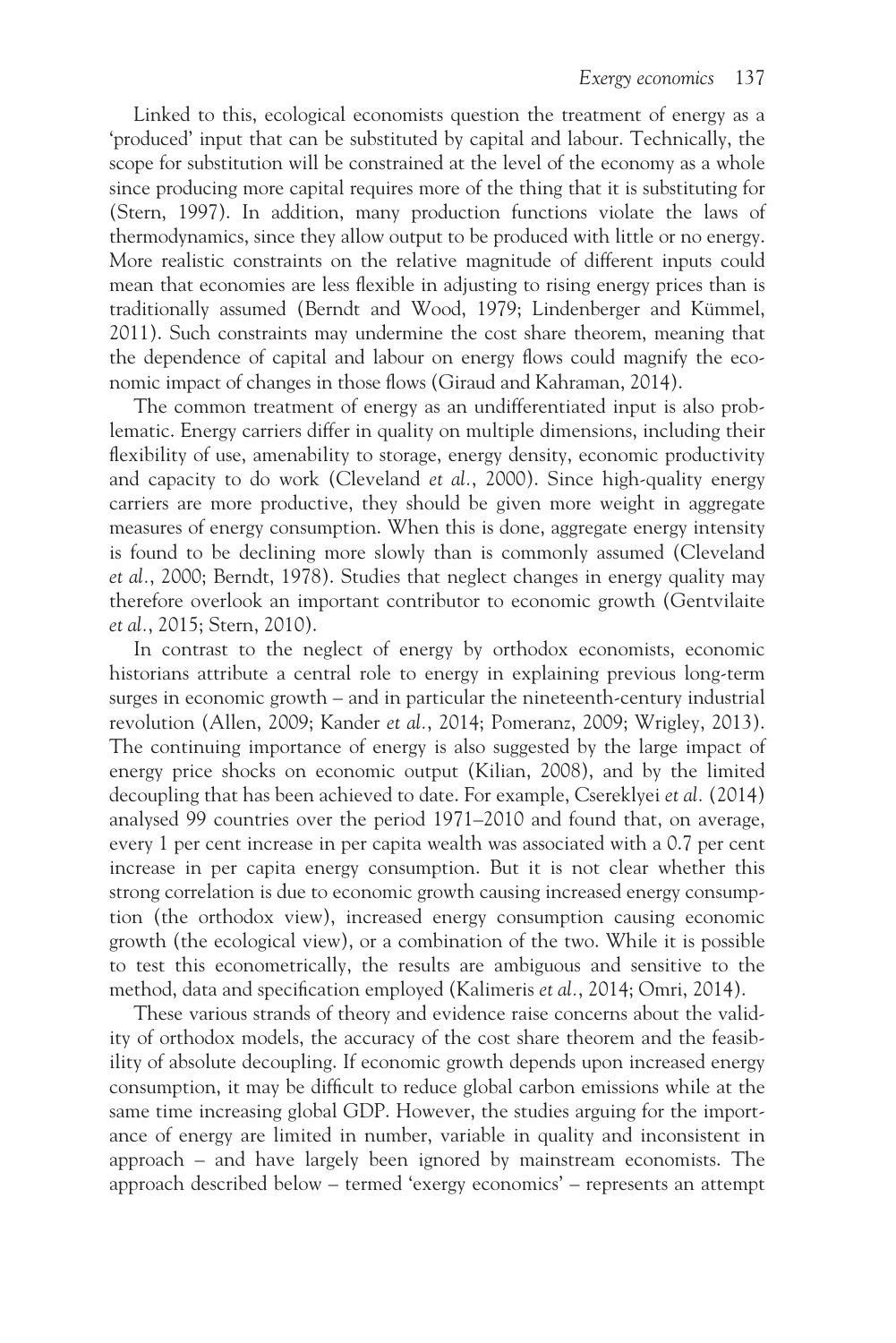to build a bridge between these two communities. The distinctive features of this approach are: the use of exergy as a thermodynamic measure of energy quality; the focus on the 'useful' stage of the energy conversion chain, rather than the primary or final stages; and the willingness to challenge key assumptions of orthodox economics, such as the cost share theorem. These are summarised next.

# **Foundations of exergy economics**

# *The concept of useful exergy*

Exergy is a measure of the portion of an energy flow that can be used to perform work, i.e. the portion that is 'available' or 'useful'. As with energy, exergy is measured in joules, takes a variety of forms (e.g. kinetic, electrical or chemical) and can be converted from one form to another. But while energy is solely a measure of quantity, exergy is a measure of both quantity and quality – where quality is defined as the capacity to perform work. So, for example, 1 kWh of electricity has the same energy as 5 kg of water at 20°C, but the electricity has more exergy (i.e. is of higher quality) owing to its greater potential to be converted to physical work. The biggest difference between energy and exergy arises when considering thermal energy (heat). For any given quantity of heat within a particular environment, a temperature-dependent portion constitutes lowgrade heat that has little or no ability to perform work. This represents a portion of an exergy flow that has been dissipated, or 'destroyed'.

The concept of exergy derives from the second-law of thermodynamics, which (in one form) states that every energy conversion process involves the loss of some measure of energy quality – which means that some exergy is necessarily destroyed. Energy, on the other hand, is always conserved and cannot be destroyed, as per the first-law of thermodynamics.

The term 'exergy' was first introduced by Zoran Rant (1956), although the principles on which it is based date back to the nineteenth century (Anderson, 1887). Exergy may be formally defined as the maximum physical work that can be extracted from a system as it reversibly comes into equilibrium with its environment. The exergy of a system depends upon the *differences* between that system and its environment, which may be in terms of kinetic energy, potential energy, temperature, pressure or chemical potential (Baierlein, 2001; Romero and Linares, 2014). Exergy can be defined for materials as well as for energy flows,<sup>[2](#page--1-0)</sup> and has been proposed as a global sustainability indicator (Romero and Linares, 2014) and a universal measure of resource availability (Valero and Valero, 2011).

Here we focus upon the use of exergy as an alternative measure of the chain of energy flows within a national economy. At the top of this chain is *primary exergy*, derived from fossil fuels, nuclear fission and renewables. The exergy of fossil fuels differs from their energy content by a so-called 'exergy factor' (Szargut *et al.*, 1987), while the exergy of nuclear and renewables depends upon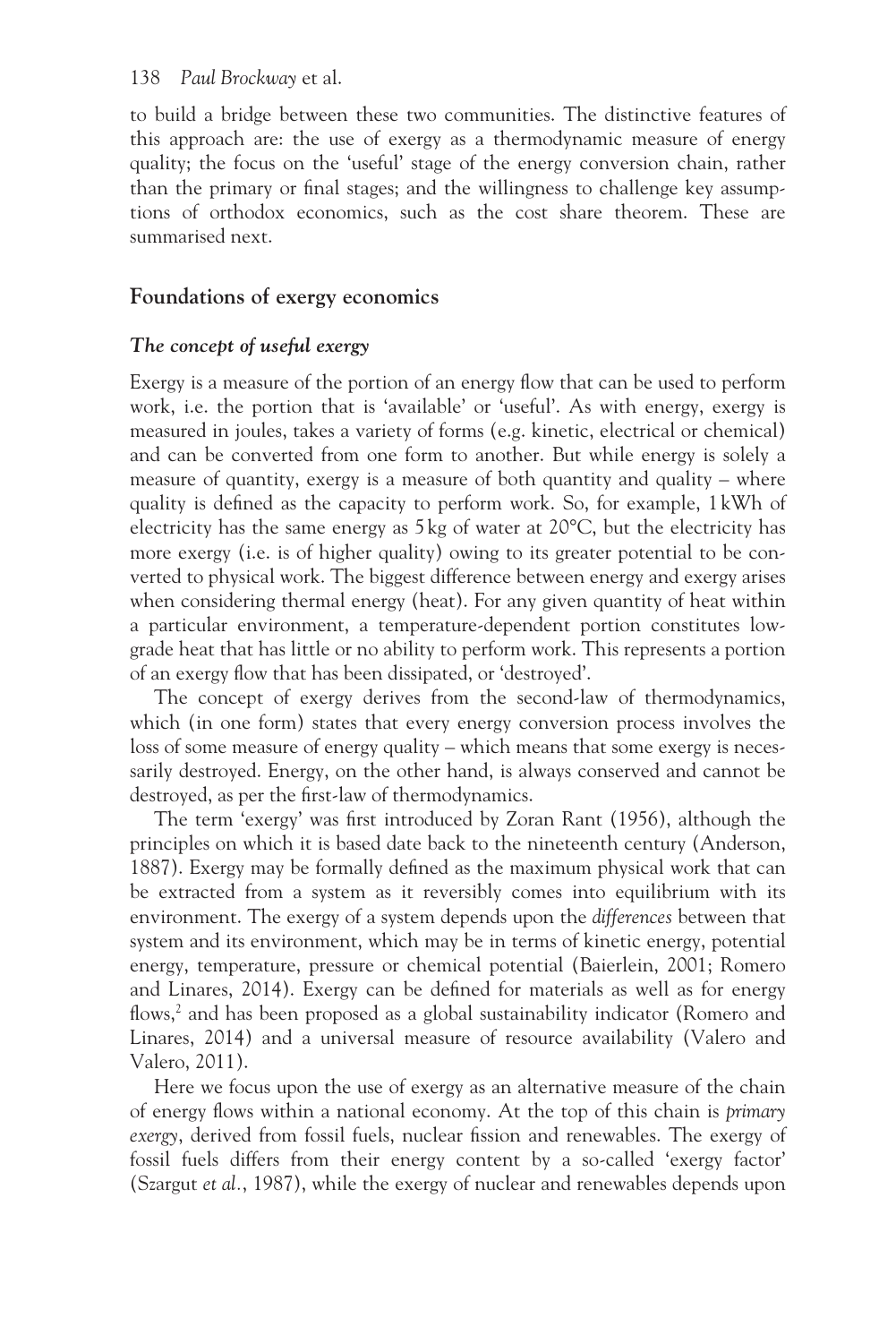how they are measured.<sup>3</sup> Sources of primary exergy are processed and converted into commercial energy carriers (*secondary exergy*) such as electricity, gasoline and diesel which are ultimately delivered to consumers (*final exergy*) with some losses along the way (e.g. resistive losses in electricity grids). The last stage of exergy conversion takes place within end-use devices such as engines, boilers, furnaces, motors and light bulbs which convert final exergy into *useful exergy*, such as low- and high-temperature heat, mechanical power and electromagnetic radiation.

Following end-use conversion, useful exergy is preserved or trapped within *passive systems* for a period of time to produce *energy services* (Cullen and Allwood, 2010; Cullen *et al.*, 2011). So, for example, the heat delivered from a boiler (conversion device) is held within a building (passive system) for a period of time to provide thermal comfort (energy service). Unlike useful exergy, energy services cannot be measured in common units and hence cannot be aggregated. Useful exergy is eventually dissipated as low-temperature heat, but improvements in second-law conversion efficiency (e.g. more efficient boilers) or the ability of passive systems to trap exergy (e.g. more insulation) will allow more energy services to be provided per unit of useful exergy.

## *Useful exergy and economic production*

The main reason for thinking about useful exergy in this context is that it provides a more relevant measure of the contribution of energy to economic production and human welfare. The exergy that is destroyed at each stage of the conversion chain contributes no economic value and no energy services, but the useful exergy at the final end of the chain contributes to the production of marketable goods (e.g. the heat used to manufacture steel) and to the energy services required by consumers (e.g. the light energy used for illumination). Improvements in second-law conversion efficiency at all stages of the energy chain allow more useful exergy to be delivered from the same amount of primary energy – and is this, rather than the total energy outputs of conversion devices, that has economic value. Hence, it is the productive part of energy flows – useful exergy – that should be the focus of attention within economic models.

In a series of papers, Ayres and Warr estimated the useful exergy flows within national economies over the past century and included these within simple models of economic growth (Ayres and Warr, 2010; Ayres *et al.*, 2003; Warr and Ayres, 2012; Warr *et al.*, 2008). Their results suggested that the output elasticity of useful exergy was at least ten times greater than the cost share of energy, and much larger than the output elasticity of labour. Moreover, when energy was replaced with useful exergy, the estimated contribution of TFP to economic growth largely disappeared – at least for the period prior to 1970. Their explanation for these results was that energy (cf. exergy) is more productive than orthodox economists assume, and that the productivity of primary exergy has increased over time owing to continuing improvements in second-law conversion efficiency.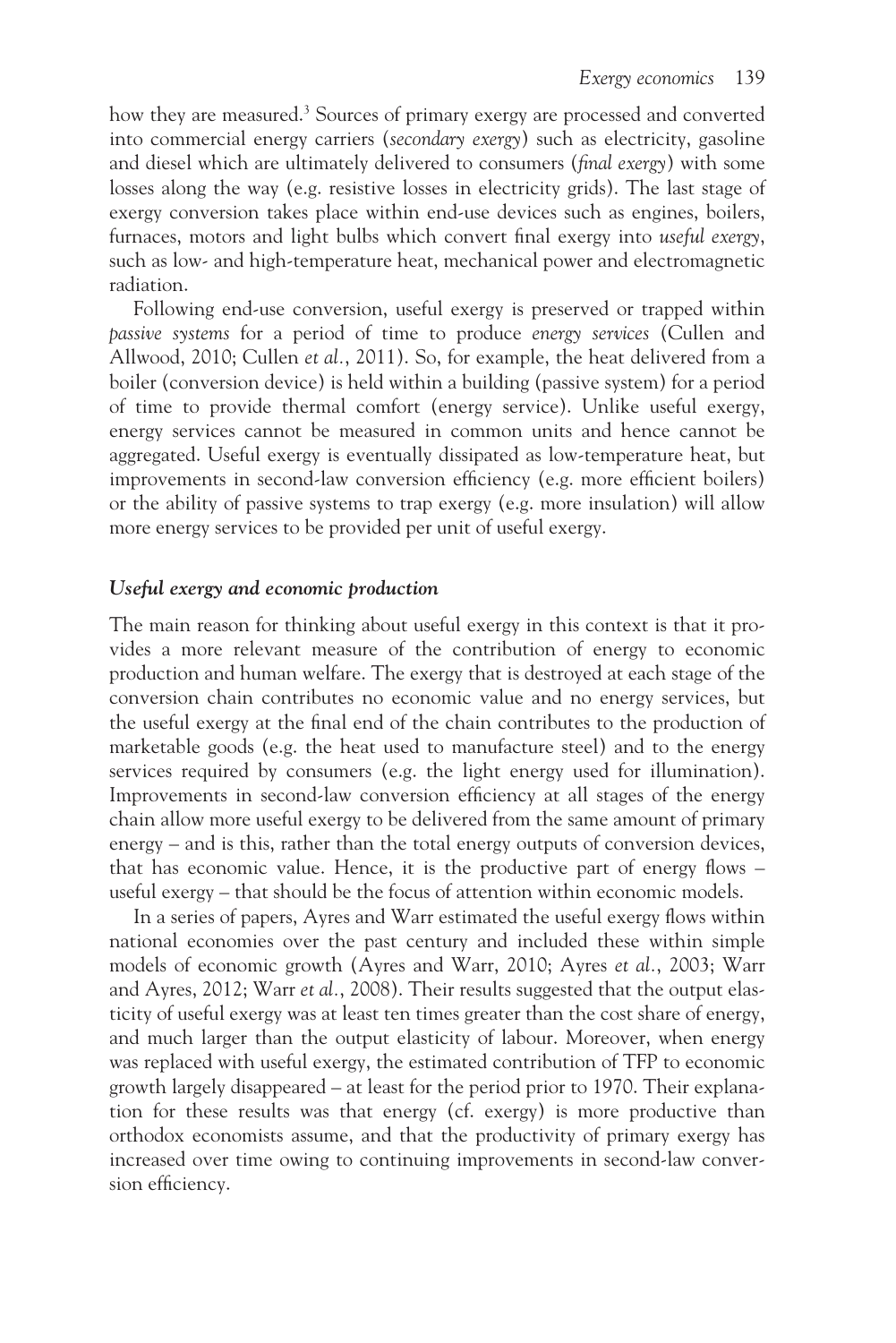The studies by Ayres and Warr embody a number of innovations, including: estimating aggregate time series of useful exergy; using this data within economic models (despite the fact that useful exergy is not a traded commodity); and employing an unconventional 'linear exponential' (LINEX) production function. The latter has not been accepted by orthodox economists because it violates some of the standard assumptions of neoclassical production theory[.4](#page--1-0) However, the theoretical arguments in favour of employing useful exergy are persuasive and the concept is not wholly unfamiliar to economists since it amounts to 'quality-weighting' energy inputs.

Comparable quality-weighting of labour and capital inputs is now an standard feature of orthodox growth accounting (OECD, 2001). As an illustration, [Figure 8.1](#page--1-0) shows time series of both standard and quality-weighted capital, labour and energy inputs for Portugal over the period 1960–2010, where the latter is defined as useful exergy. Since quality-weighted inputs grow faster than the standard input measures, they can explain a larger proportion of economic growth, leaving less to be attributed to a residual (TFP). The next section summarises the contribution of researchers who building upon Ayres and Warr's work.



*[Figure 8.1](#page--1-0)* Normalised time series of inputs and outputs to production in Portugal.

Source: Santos *et al*. (2018), with permission.

Note

Capital inputs measured as a stock of assets and a flow of services. Labour inputs measured as total hours worked and total hours worked adjusted with a human capital index. Energy inputs measured as primary energy supply and useful exergy consumed.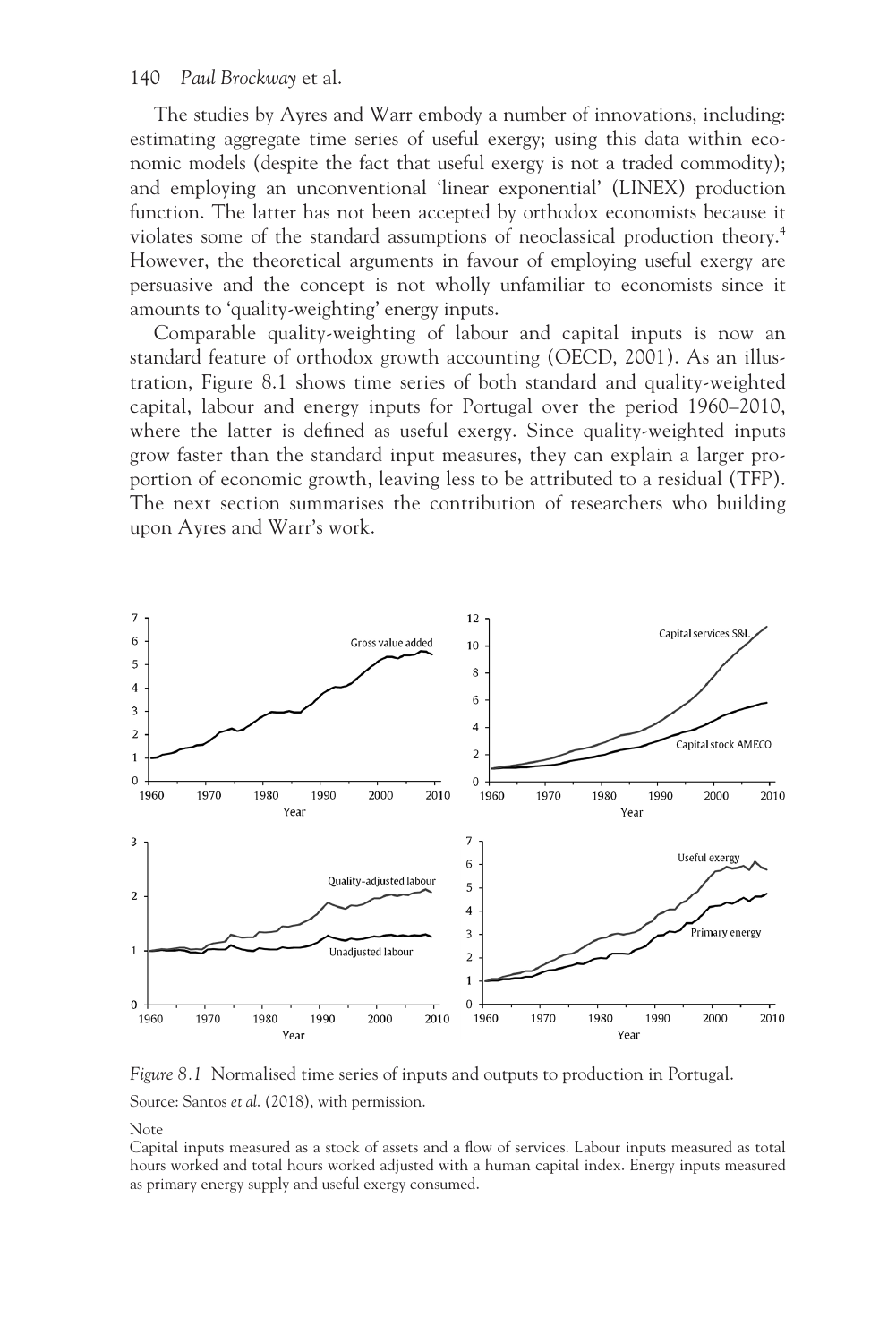# **Research findings and insights**

# *Exergy accounting*

A first step in understanding the contribution of useful exergy to economic growth is to map the exergy flows through a national economy. An estimate of these flows for a single year allows the locations and magnitudes of exergy losses to be identified, the relative efficiencies of different processes to be compared and the technical (but not necessarily economic) potential for improvements to be highlighted. Similarly, an estimate for several years allows the trends in exergy use and efficiencies to be identified, while estimates for several countries allow their relative efficiencies to be compared. Estimating useful exergy involves: (a) collecting data on primary and final energy consumption and converting these to an exergy basis; (b) mapping final exergy flows onto different

| Energy carrier group | Category of useful exergy                              | End-use<br>High-temp. industrial heat<br>Med-temp. industrial heat<br>Water heating<br>Space heating/cooking<br>Gasoline road vehicles<br>Diesel automobiles<br>Diesel goods vehicles<br>Aviation<br>Diesel marine transport<br>Diesel rail<br>Coal rail<br>Industrial static motors<br>Non-electric lighting |  |
|----------------------|--------------------------------------------------------|---------------------------------------------------------------------------------------------------------------------------------------------------------------------------------------------------------------------------------------------------------------------------------------------------------------|--|
| Combustible fuels    | Heating<br>Mechanical drive<br>Lighting                |                                                                                                                                                                                                                                                                                                               |  |
| Electricity          | Heating                                                | High-temp. industrial heat<br>Med-temp./industrial heat<br>Water heating<br>Space heating<br>'Wet' appliances (e.g. dishwashing)<br>Cooking                                                                                                                                                                   |  |
|                      | Cooling<br>Mechanical drive<br>Lighting<br>Electronics | Space cooling (AC)<br>Refrigeration<br>Electric motors<br>Electric rail<br>Electric road vehicles<br>Electric lighting<br>Consumer electronics<br>Computing                                                                                                                                                   |  |
| Food and feed        | Muscle work                                            | Draught animal work<br>Human work                                                                                                                                                                                                                                                                             |  |

*[Table 8.1](#page--1-0)* Breakdown of end-uses, by useful exergy category and energy carrier group

Source: Miller *et al*. (2016), with permission (and without changes).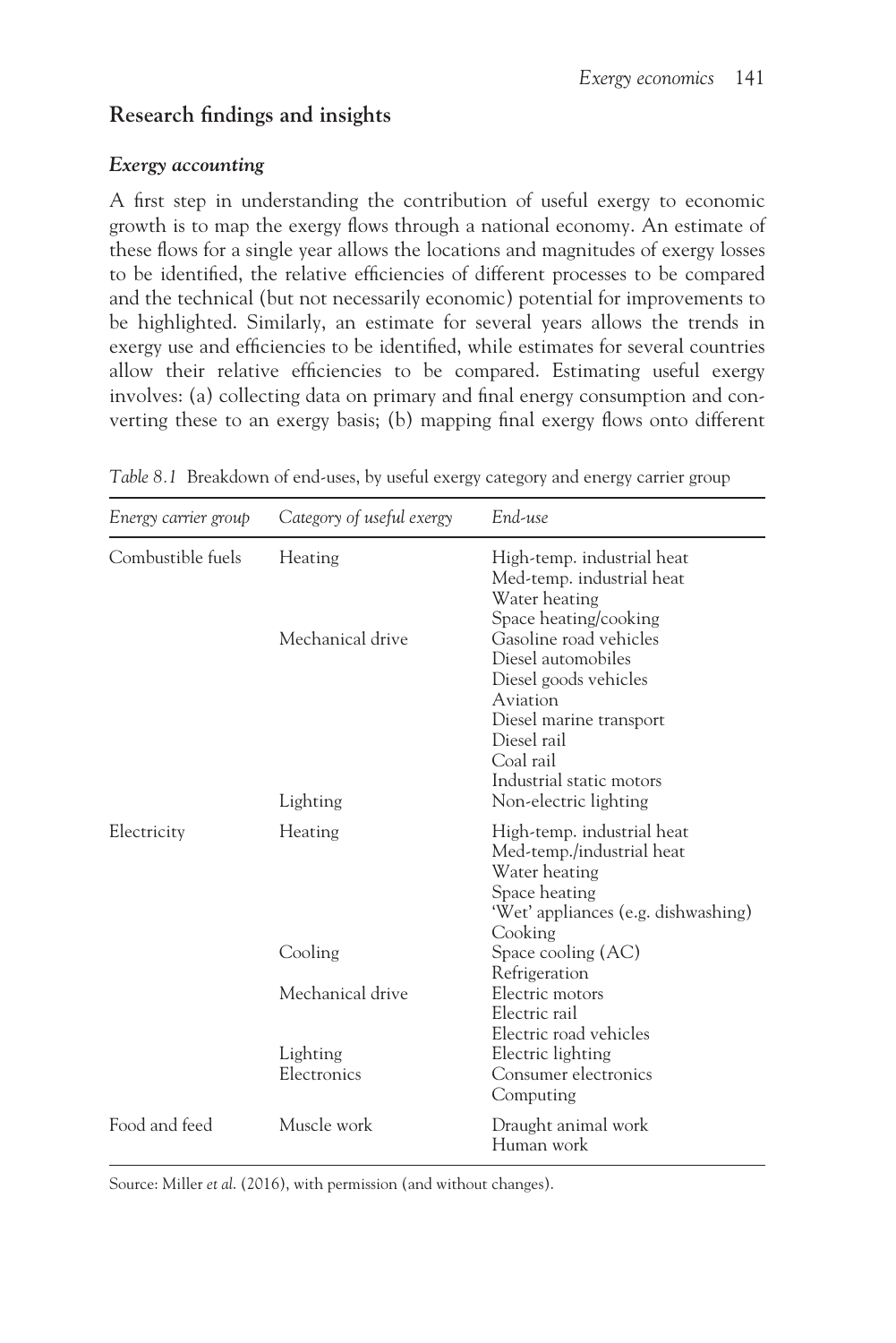*categories* of useful exergy (such as mechanical power and heat) and different *end-uses* within each category (e.g. cars trucks); and (c) estimating average exergy efficiencies for those end-uses (se[e Table](#page--1-0) 8.1).

The first national exergy accounts were compiled by Reistad (1975), whose study coincided with rising oil prices and increasing concern about energy efficiency. Interest declined following the oil price collapse of 1981, but was reinvigorated after 2000 by Ayres and Warr (2005; Warr and Ayres, 2012). Other authors have since refined the methodology, both in terms of the level of disaggregation and the accuracy of efficiency estimates (Brockway *et al.*, 2014; Miller *et al.*, 2016; Serrenho, 2013). There are a growing number of single and multicountry studies within the OECD (Ayres *et al.*, 2003; Brockway *et al.*, 2014; Hammond and Stapleton, 2001; Serrenho, 2013; Serrenho *et al.*, 2016; Warr *et al.*, 2010; Williams *et al.*, 2008) and the methodology has now being extended to Mexico (Guevara *et al.*, 2016), India (Magerl, 2017) and China (Brockway *et al.*, 2015). Lack of data remains a serious obstacle, but there have been significant improvements over the last few years with increasing efforts towards standardisation (Sousa *et al.*, 2017).

# *Exergy efficiency*

A key outcome of useful exergy accounts are time series estimates of primary to useful exergy efficiency – that is, the ratio of useful to primary exergy consumption  $(\varepsilon_{PI} - B_U/B_P)$  – as well as final to useful exergy efficiency  $(\varepsilon_{FU} = B_U/B_F)$ . These estimates reflect both improvements in conversion efficiency and structural change within the economy. As an example, Serrenho *et al.* (2016) estimate that  $\varepsilon$ <sub>*FU*</sub> in Portugal increased from 6 per cent in 1850 to 20 per cent in 2010, with most of this improvement occurring during the post-war period of electrification and industrialisation. Similarly, Brockway *et al.* (2014) estimate that  $\varepsilon_{PL}$  in the UK increased from 9 per cent to 15 per cent between 1960 and 2000, but has since remained stable [\(Figure 8.2\)](#page--1-0). Closer examination reveals efficiency improvements in all end-use categories in the UK, with primary to useful heating efficiency increasing from 8 to 12 per cent, electricity efficiency from 8 to 14 per cent and mechanical drive from 11 to 21 per cent.

While  $\varepsilon_{PI}$  in Portugal and the UK stabilised only recently, it has remained around 11 per cent in the US for half a century [\(Figure 8.2\)](#page--1-0). The tendency for the rate of improvement in exergy efficiency to slow in advanced economies was first observed by Williams *et al.* (2008), who termed it 'efficiency dilution'. The reason is the increasing proportion of exergy being used in less efficient end-uses (e.g. air-conditioning, car travel, space heating), combined with a slowdown in the rate of efficiency improvement for individual end-uses. Most advanced economies are 'outsourcing' heavy industry to emerging economies and since heavy industry is relatively exergy efficient (although exergy intensive), this reduces the aggregate exergy efficiency of those economies. In contrast, the exergy efficiency of emerging economies is improving rapidly [\(Figure](#page--1-0) 8.2).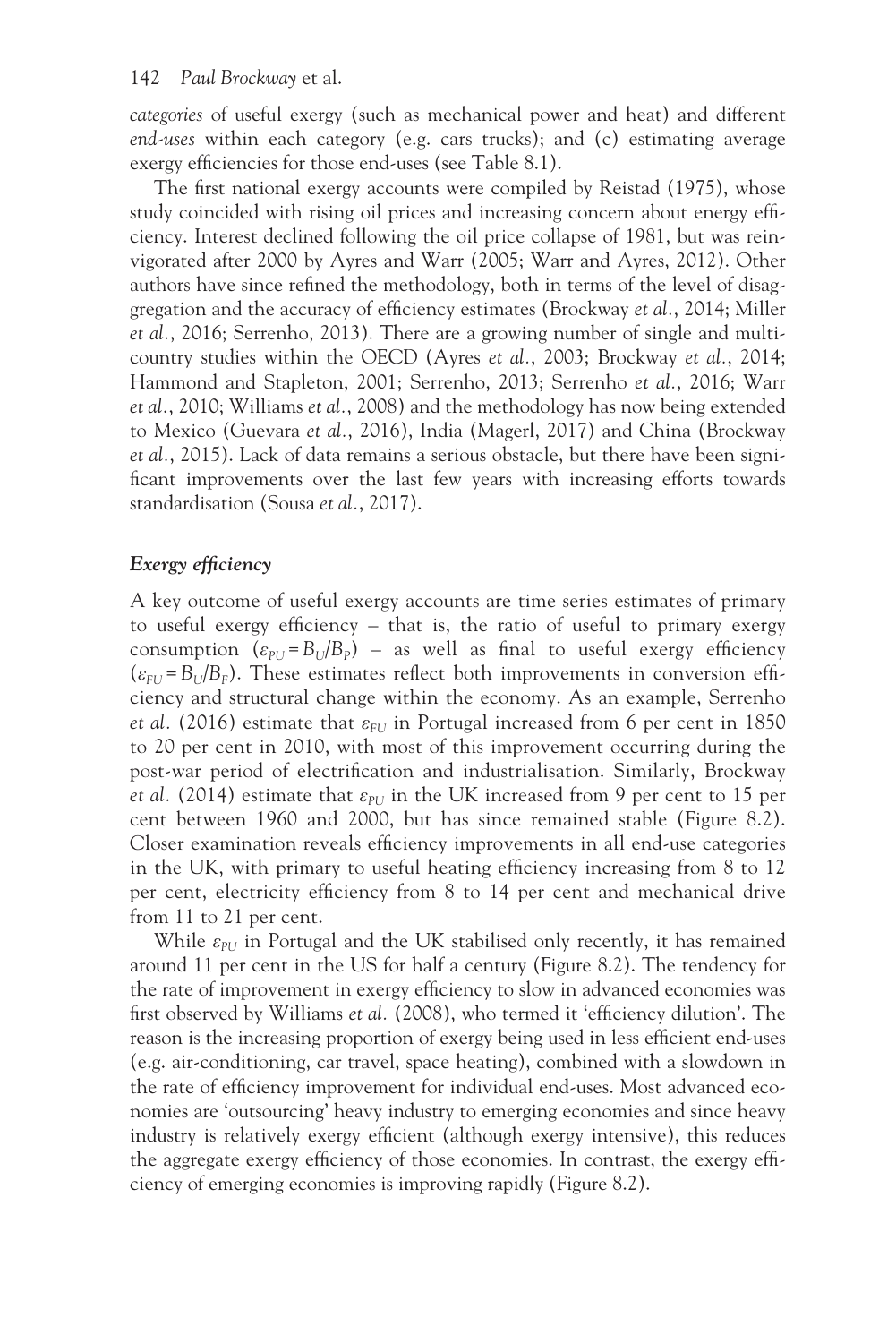

*[Figure 8.2](#page--1-0)* Trends in primary to useful exergy efficiency in the UK, US and China (1971–2010).

Source: Brockway *et al*. (2014, 2015), with permission (two separate figures merged).

Improvements in exergy efficiency mean that the useful exergy inputs to national economies are growing faster than either primary or final exergy inputs ([Figure 8.3\)](#page--1-0). For example, the 10-fold growth in useful exergy use in China between 1971 and 2010 was supplied by a 4-fold increase in primary exergy combined with a 2.5-fold improvement in primary to useful exergy efficiency.

[Table 8.2](#page--1-0) decomposes the trends in useful exergy consumption in the US, UK and China to identify the relative contribution of increases in primary exergy, changes in the relative importance of different end-uses (structure) and changes in the efficiency of those end-uses. If emerging economies follow the same pattern as the Organisation for Economic Co-operation and Development

*[Table 8.2](#page--1-0)* Decomposing the drivers of useful exergy consumption in the UK, US and China over the period 1971–2010

|       | Country Primary exergy<br>$(D_{R})$ | Structure $(D_s)$ | Efficiency $(D_e)$ | Useful Exergy<br>$(D_T = D_B D_S D_e)$ |
|-------|-------------------------------------|-------------------|--------------------|----------------------------------------|
| China | 3.96                                | 1.66              | 1.48               | 9.76                                   |
| US    | 1.32                                | 0.90              | 1.29               | 1.53                                   |
| UK    | 1.01                                | 0.90              | 1.58               | 1.43                                   |

Source: Brockway *et al*. (2015), with permission (and without changes).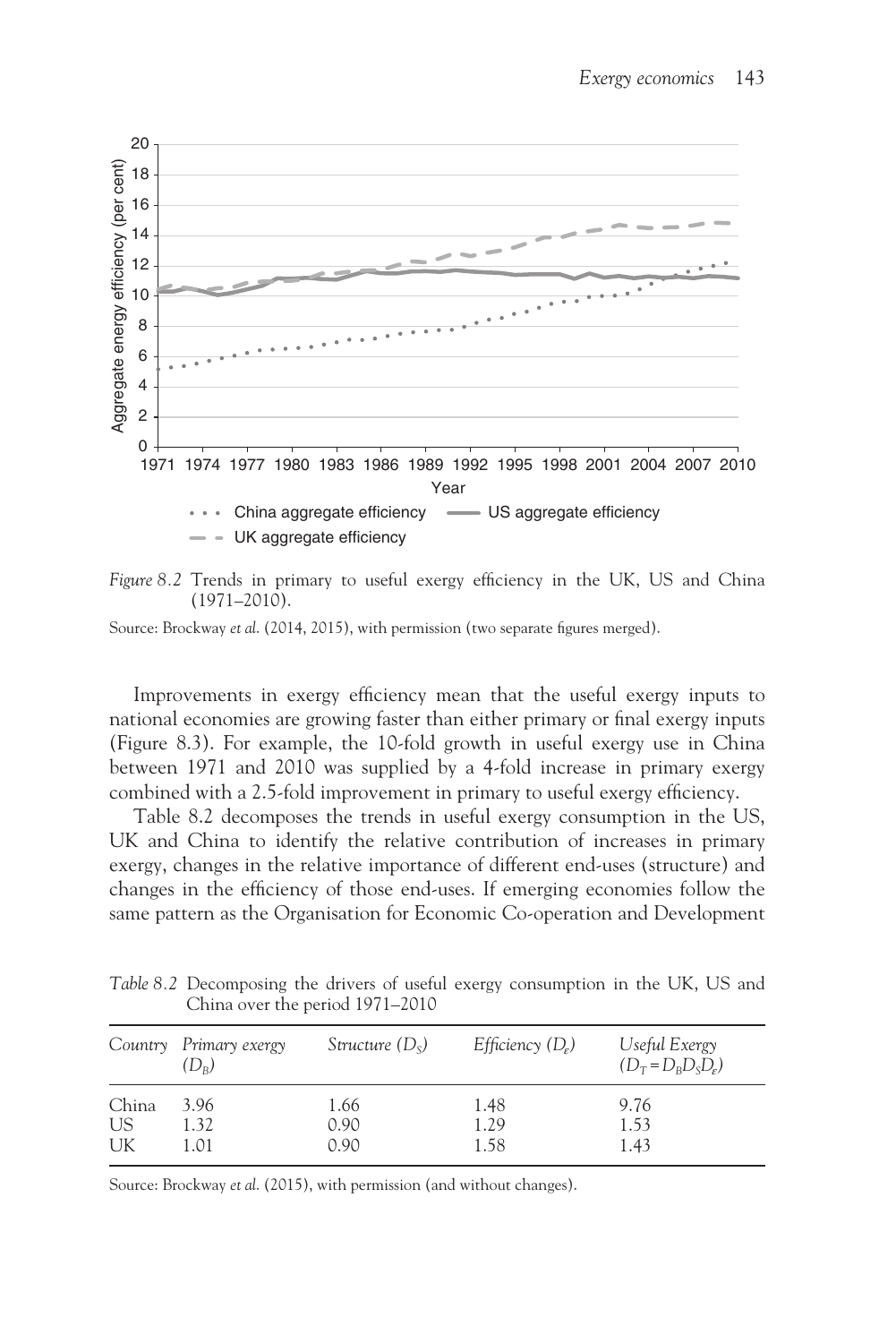



Source: Brockway *et al*. (2015), with permission (and without changes).

(OECD), their rate of efficiency improvements will decline in the future. One possible implication is that orthodox economic models may underestimate the future growth of energy consumption in those countries (Brockway *et al.*, 2015).

#### *Economic insights*

#### *Exergy intensity of national economies*

Once estimates of primary, final and useful exergy are available, their relationship to GDP (*Y*) can be examined. The primary exergy intensity of a national economy  $(\theta_P = B_p/Y)$  can be decomposed as:

$$
\theta_P = \frac{B_P}{Y} = \frac{B_P}{B_F} \frac{B_F}{B_U} \frac{B_U}{Y}
$$
\n<sup>(1)</sup>

Or:

$$
\theta_P = \varepsilon_{PF} \varepsilon_{FU} \theta_U \tag{2}
$$

Hence, reductions in primary exergy intensity may result from either improvement in primary to useful exergy efficiency  $(\varepsilon_{PL} - \varepsilon_{P\mid E}\varepsilon_{FU})$  or reductions in useful exergy intensity  $(\theta_U)$ . As an illustration, [Figure 8.4](#page--1-0) illustrates the long-term trends in primary exergy and useful exergy intensity in five countries (Serrenho *et al.*, 2016). This period includes transitions from agricultural to industrial societies (which occurred somewhat later in Portugal), together with two world wars. Although the picture is complex and there are important differences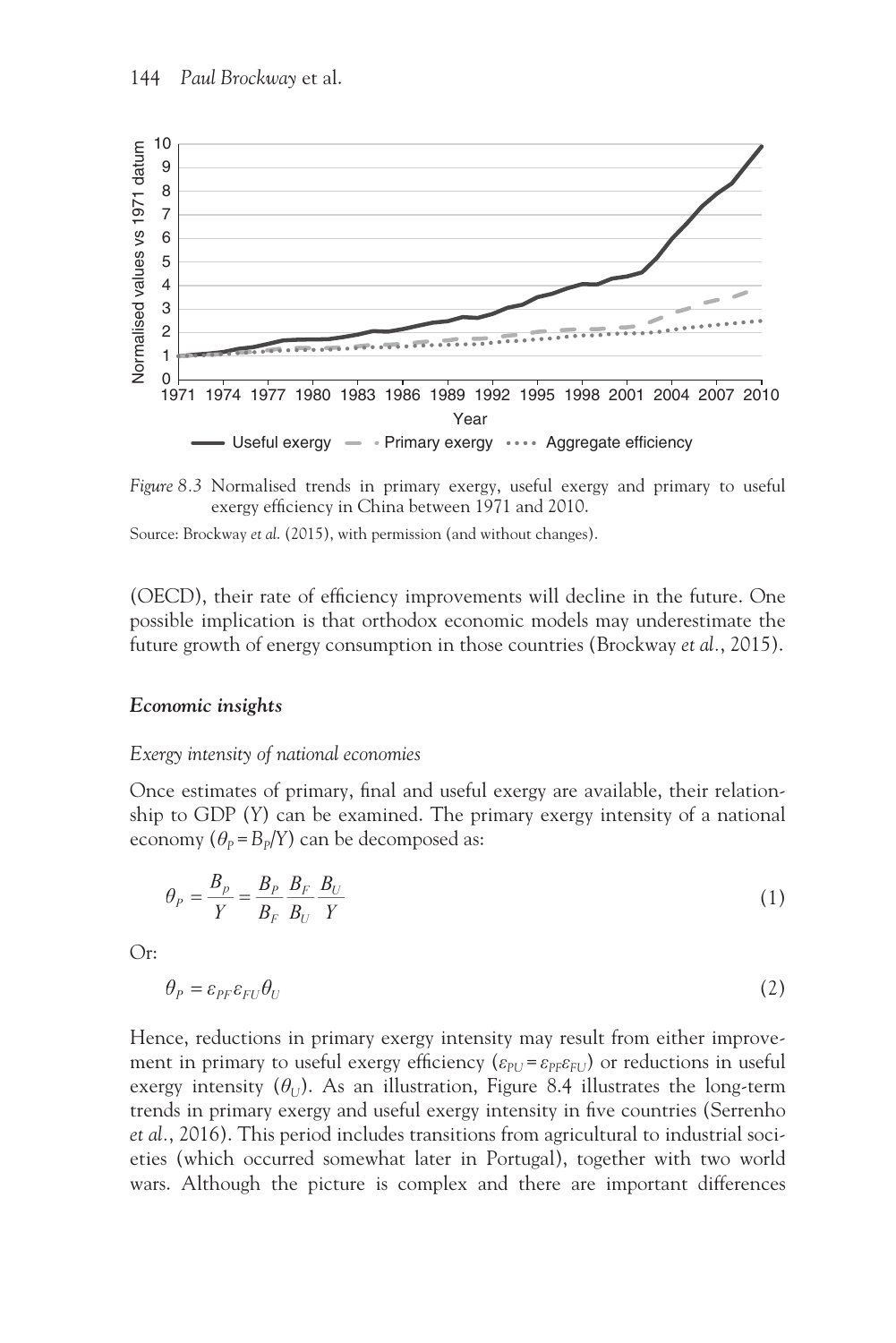

*[Figure 8.4](#page--1-0)* Primary exergy (top) and useful exergy (bottom) intensity of Portugal, UK, US, Austria and Japan, 1850–2010.

Source: Serrenho *et al*. (2016), with permission.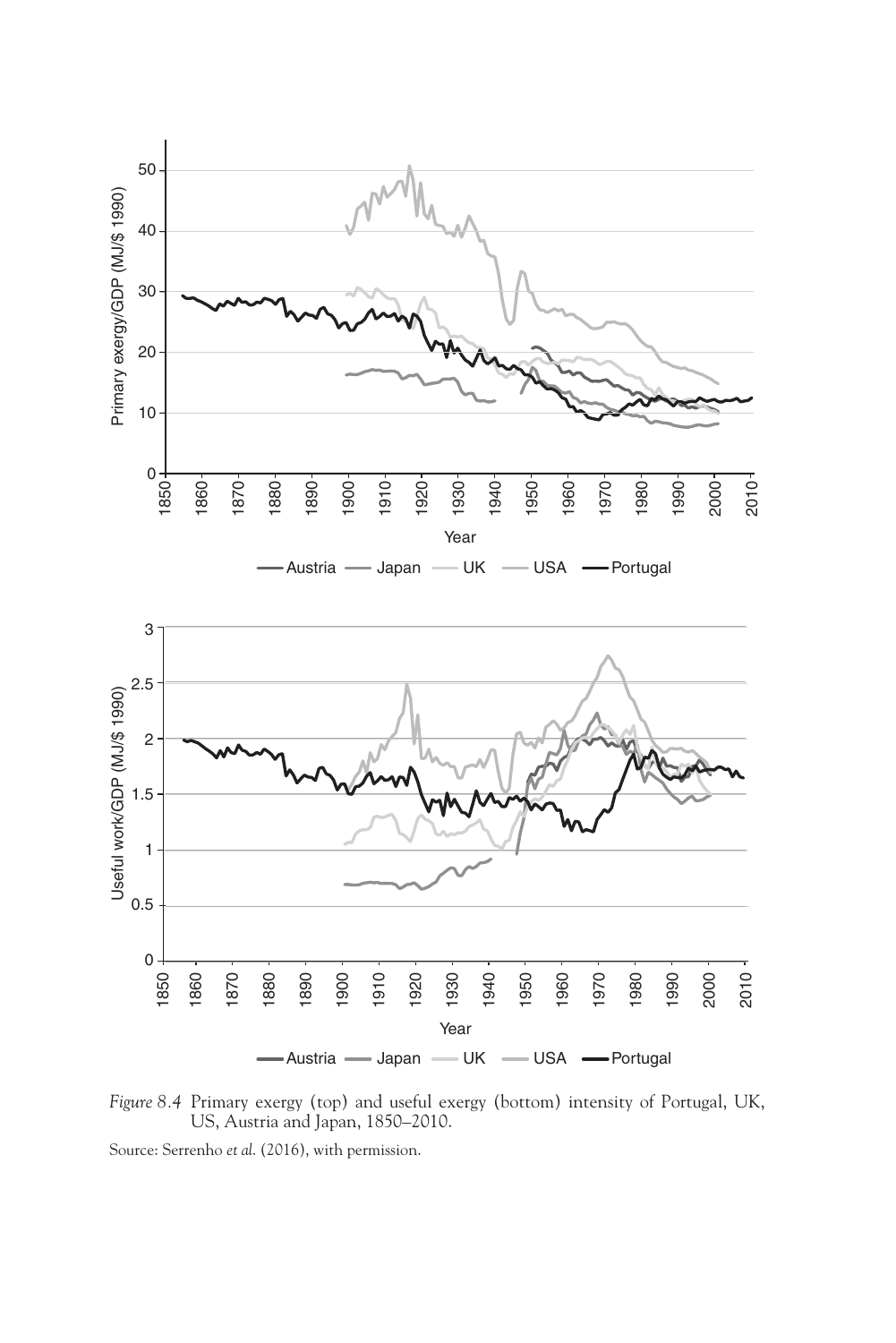between countries, one notable feature stands out: primary exergy intensity has declined over time while useful exergy intensity has remained relatively stable.<sup>5</sup> This implies that most of the reduction in primary exergy intensity has derived from improvements in primary to useful exergy efficiency. While all five countries have experienced a relative decoupling of primary exergy from GDP there



*[Figure 8.5](#page--1-0)* Final exergy (top) and useful exergy (bottom) intensities in the EU-15, 1960 to 2010.

Source: Serrenho *et al*. (2014), with permission.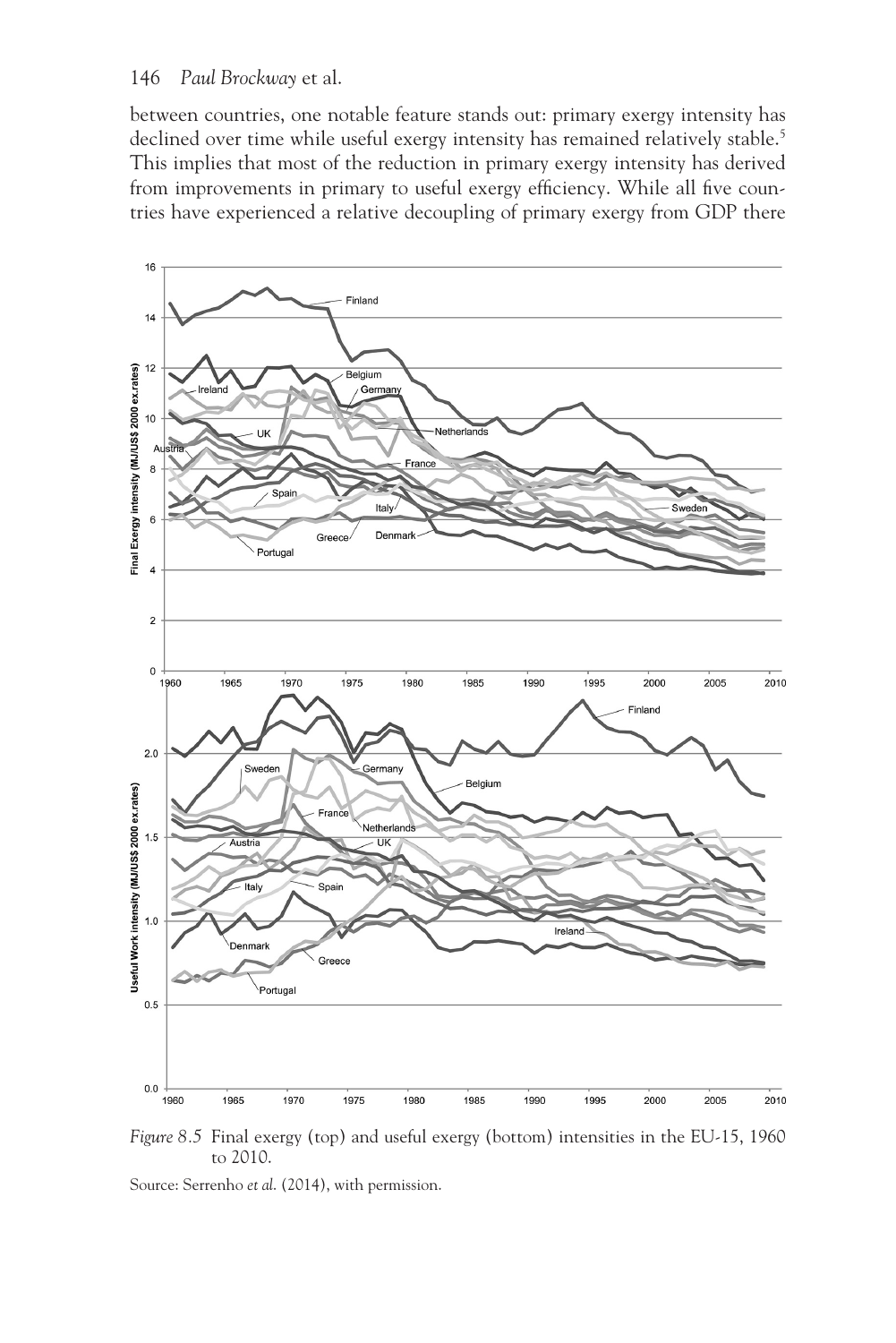has been little or no decoupling of useful exergy. Indeed, the useful exergy intensity of the modern Portuguese economy is comparable to what it was in 1860.

[Figure 8.5](#page--1-0) provides more recent estimates of final and useful exergy intensities for the EU 15. Again, the picture is complex, but there is little evidence of a long-term trend towards lower useful exergy intensity. Serrenho *et al.* (2014) show that, once differences in residential energy use (linked to average temperatures) and high-temperature heat (linked to heavy industry) are taken into account, useful exergy is statistically constant across time and equal for the EU 15. Taken together, this evidence is *suggestive* of a strong link between useful exergy and economic output. However, the trend is not universal (e.g. useful exergy intensity is rising in Mexico (Guevara *et al.*, 2016) and falling in China (Brockway *et al.*, 2015)) and closer investigation is required to understand the underlying determinants.

#### *Useful exergy as a factor of production*

A second insight is gained by replacing primary energy with useful exergy within models of economic production. As noted, this was first done by Ayres and Warr (2005) who employed a LINEX production function and were able to explain US economic growth over the period 1900–1973 without the need for a TFP multiplier.<sup>6</sup> However, there seems little prospect of this function being accepted by mainstream economists, so researchers are seeking more conventional ways to include useful exergy.

One approach is to estimate standard, three-input (capital, labour and energy – *KLE*) 'constant elasticity of substitution' (CES) production functions, with primary energy (*E*) being replaced by useful exergy  $(B_U = \varepsilon_{PL} B_P)$ .<sup>[7](#page--1-0)</sup> CES functions form the foundation of many macroeconomic models, but (remarkably) the parameter values tend to be assumed rather than estimated (Sorrell, 2014). Traditional approaches to estimating substitution elasticities are problematic since they rely upon the cost share theorem, but estimating the CES function requires non-linear techniques that can be unreliable (Henningsen and Henningsen, 2012; Prywes, 1986). Further, it is necessary to impose assumptions about the 'separability' of inputs that typically lack empirical justification (Sorrell, 2014). Heun *et al.* (2017) estimate aggregate CES functions for the UK and Portugal using data on useful exergy and other inputs over the period 1960–2009. They find that the partial output elasticity of each input varies over time and differs from the cost share – thereby questioning the validity of the cost share theorem. However, they also find the results are sensitive to the specification used and the estimated output elasticities change rapidly over short periods of time.

Santos *et al.* (2018) take an alternative approach, using 'co-integration' tech-niques to test for the existence of an aggregate production function<sup>[8](#page--1-0)</sup> for Portugal over the period 1[9](#page--1-0)60 to 2009.<sup>9</sup> If time series of labour, capital, energy (or useful exergy) and GDP are found to be co-integrated, this suggests there is a stable,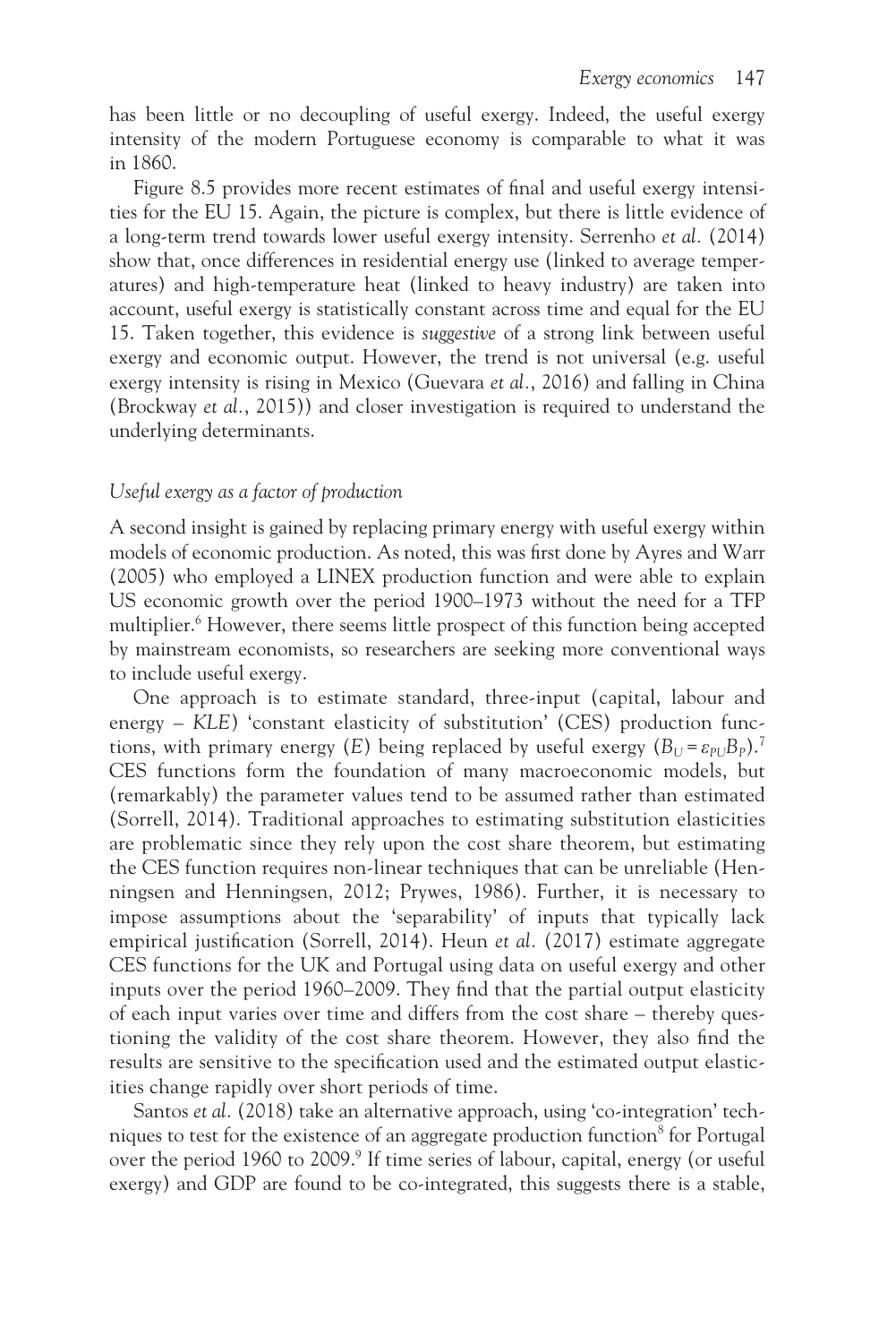long-term relationship between them (Dickey *et al.*, 1994). This relationship may in turn be interpreted as an aggregate production function, and the estimated parameter values can be used to derive the partial output elasticities. Santos *et al.* test 32 different specifications that vary in terms of whether a TFP multiplier is included, whether capital and labour inputs are quality-weighted, whether energy inputs are included, and whether these are measured as primary energy or useful exergy.

To interpret the results as an aggregate production function, the variables must be co-integrated, the parameters must be non-negative and there must be evidence that the inputs 'cause'[10](#page--1-0) the output. Santos *et al.* find that none of the specifications incorporating a TFP multiplier meet these criteria – suggesting that standard formulations are incorrect. Instead, the only specification that meets these criteria is when both capital and labour are quality-adjusted and useful exergy is included – again suggesting that standard formulations are incorrect. Moreover, this specification includes two co-integrating relationships, one of which is interpreted as a constraint on input combinations as a consequence of the essential contribution of useful exergy to economic production. Overall, this rigorous study provides strong support for the inclusion of useful exergy as a factor of production.

#### *Rebound effects from improved exergy efficiency*

Improvements in exergy efficiency make useful exergy cheaper, thereby boosting economic output and encouraging the substitution of useful exergy for capital and labour. This in turn reduces the exergy savings from those improvements – a form of rebound effect.

There is a large and growing literature on rebound effects, but most studies focus upon energy efficiency improvements by consumers rather than producers since these are easier to estimate. This is unfortunate, since rebound effects for producers may potentially be larger (Saunders, 2013; Sorrell, 2007). The development of economic models incorporating useful exergy opens up a new route for investigating such effects. Following Heun *et al.* (2017), Brockway *et al.* (2017) estimate aggregate three-input CES production functions for the US, UK and China over the period 1980–2010, replacing primary energy with useful exergy. Following Saunders (2008), Brockway *et al.* (2017) derive an expression for the rebound effect that relies upon the cost share theorem.<sup>11</sup> This leads to a mean estimate of the rebound effect 13 per cent for the US and UK, and 208 per cent for China. Or in other words, Brockway *et al.*'s (2017) results suggest improved exergy efficiency leads to significant exergy savings in the US and UK, but *increased* exergy consumption in China.

The confidence intervals on Brockway *et al.*'s (2017) estimates are large, and the method has other limitations such as the arbitrary choice of nesting structure and the continued reliance upon the cost share theorem. However, the use of an exogenous, thermodynamic measure of energy efficiency ( $\epsilon_{PU}$ ) represents an important step forward – and points the way to further work in this area.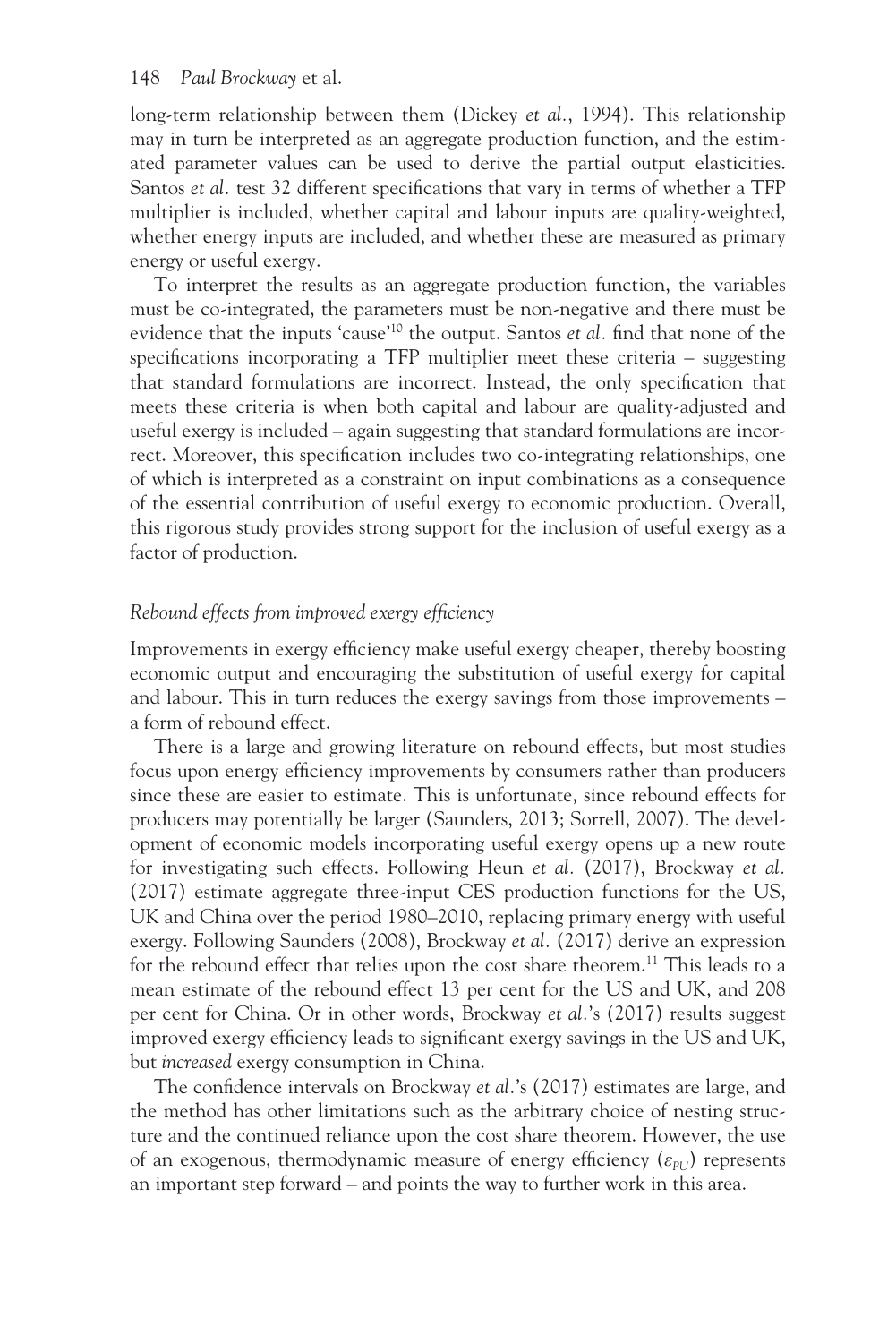#### *Including useful exergy within energy–economy models*

The next stage is to incorporate useful exergy into whole-systems models of the economy and to use these to develop projections of future economic growth and energy consumption. Such models can overcome some of the limitations of aggregate and sectoral production functions and can better capture the dynamic feedbacks that drive economic growth (Ayres and van den Bergh, 2005). Widely used computable general equilibrium (CGE) models are insufficient for this purpose, since they embody many of the problematic assumptions of orthodox theory and assume rather than estimate many of the parameters (Sorrell, 2014). A more promising approach is to employ macroeconometric models, consisting of a group of simultaneous equations that represent key macroeconomic relationships. These include identities (such as GDP being equal to the sum of public and private consumption, investment and exports) and behavioural relationships estimated from historical data (Fair, 1984).

The MAcroeconomic Resource COnsumption model (MARCO–UK) is the first attempt to integrate useful exergy within such a model and currently consists of 30 identities and 27 behavioural equations estimated from UK data over the period 1971–2013 (Sakai *et al.*, 2018). Both useful exergy  $(B_U)$  and final to useful exergy efficiency  $(\varepsilon_{FU})$  are endogenous variables, with the former being estimated from its lagged value, GDP and quality-adjusted labour and capital. Useful exergy is also an explanatory variable for other variables, including consumption, investment, exports, labour supply and final energy consumption. Capital and exergy are specified as complementary, with one being required to activate the other. Constructing the model in this way captures both the drivers of improvements in  $\varepsilon$ <sub>FU</sub> and the contribution of those improvements to output growth – which occur through both the consumption and production side of the economy. For example, lower-priced useful exergy improves productivity and stimulates increased production through additional capital investment.

MARCO-UK allows the development of counterfactual scenarios in which the values of key variables are held at their base year values – thereby allowing the contribution of those variables to economic growth to be estimated. Initial results [\(Figure 8.6](#page--1-0)) suggest that improvements in final to useful exergy efficiency have contributed *one-quarter* of UK economic growth since 1971 – comparable in scale to that contributed by capital investment. In contrast, increases in labour inputs are estimated to have contributed only 10 per cent of the observed growth. Put another way, the results suggest that improved energy efficiency has played a far more important role in driving UK economic growth than is traditionally assumed.

These results are provisional and require further analysis and development. But the MARCO-UK framework is flexible and can be extended in a variety of ways, including to other countries.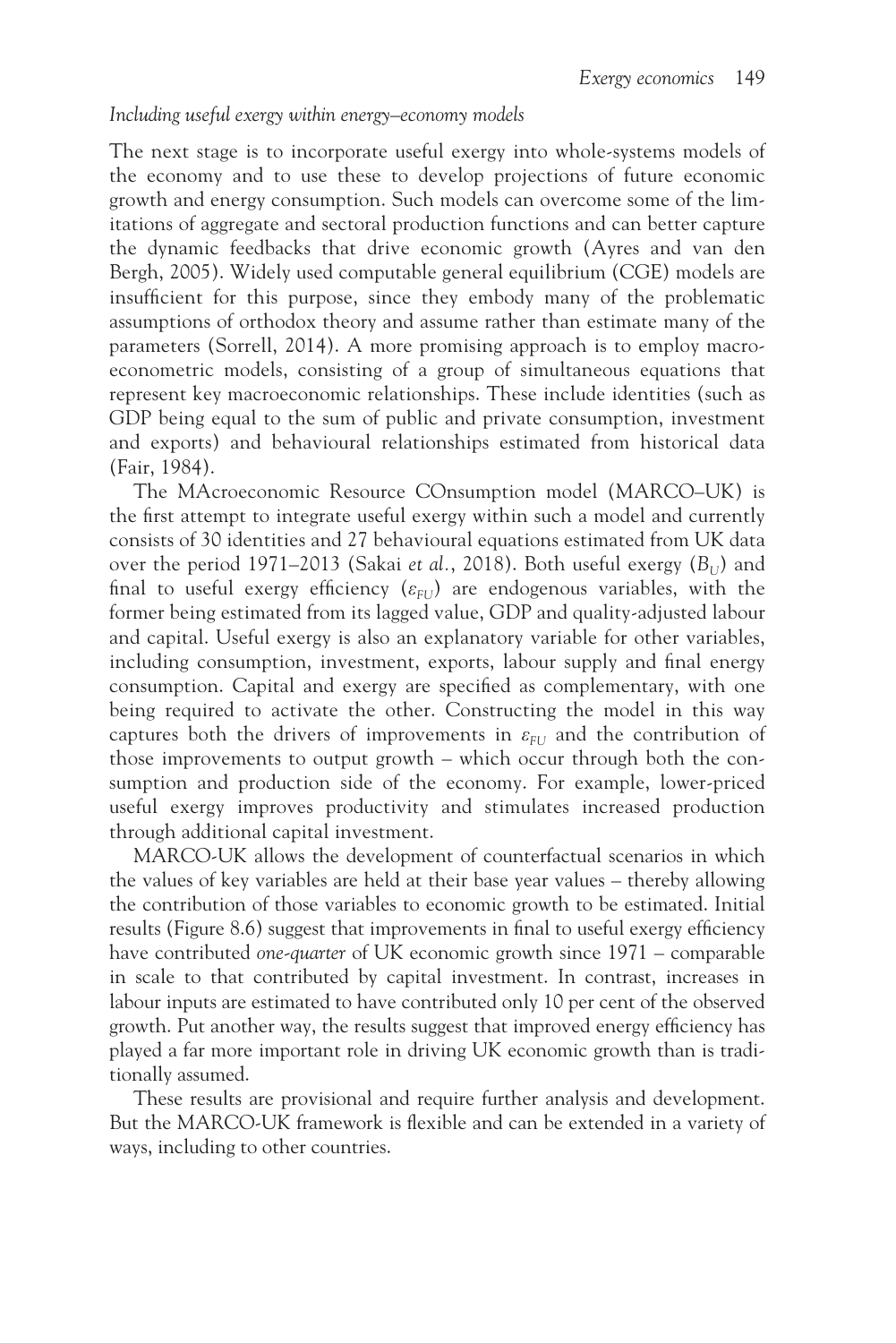

*[Figure 8.6](#page--1-0)* Counterfactual simulations of UK economic output 1971–2013 using the MARCO-UK model.

Source: the authors.

#### **Conclusions, future directions and policy recommendations**

Orthodox economics provides the lens through which most researchers and policymakers view the world, but that lens may obscure or distort some important features – such as the critical role of energy in economic production. The neglect of energy derives from the foundational assumptions of orthodox economics and could lead to misleading policy recommendations.

This neglect of energy has long been criticised, but alternative approaches lack a coherent theoretical framework and methodological approach. The developments described in this chapter could provide a more robust alternative, based around the concept of useful exergy. As illustrated above, a number of research topics are currently being pursued and the initial results suggest that improved exergy efficiency is a key driver of economic growth. However, the research is at an early stage and is handicapped by lack of data, and the unfamiliarity of the exergy concept inhibits wider acceptance.

Nevertheless, research is progressing in a number of directions, including: disaggregating the MARCO-UK model to the sector level; extending the cointegration approach to other countries and functions (Santos *et al.*, 2018); extending the exergy framework to incorporate passive systems and energy services (Cullen *et al.*, 2011); investigating the relationships between useful exergy, energy services and human needs (Brand-Correa and Steinberger, 2017); and incorporating useful exergy with input–output frameworks (Heun *et al.*, 2018).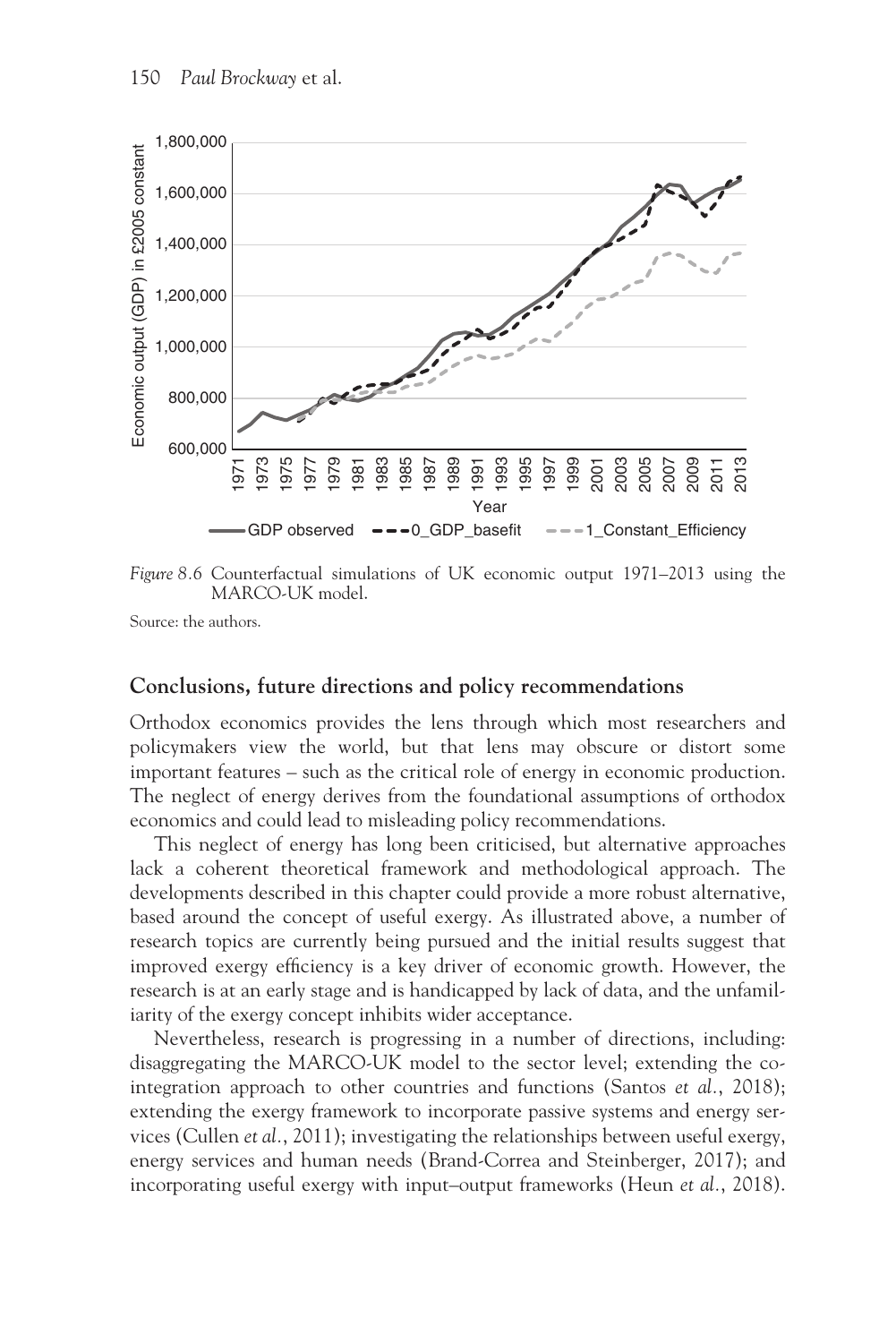Taken together, these have the potential to significantly improve our understanding of the relationship between energy use and economic activity, and thereby the feasibility of absolute decoupling.

The policy implications of this work are mixed: if improved energy efficiency is essential to economic growth it should be given much greater policy support; but if rebound effects are large the environmental benefits of those improvements may be less than anticipated. But such conclusions are likely premature: what is more important – given the imperative of accelerated energy-GDP decoupling – is the willingness to question established assumptions, and to explore alternative ways of understanding the role of energy in the economy. Exergy economics is a step in that direction.

# **Acknowledgements**

This research was funded by the United Kingdom's Engineering and Physical Sciences Research Council (EPSRC) through grants to the Centre on Innovation and Energy Demand (EPSRC award EP/K011790/1) and the Centre for Industrial Energy, Materials and Products (EPSRC award EP/N022645/1). In addition, Paul Brockway's time was funded as part of the research programme of the UK Energy Research Centre (UKERC), supported by the UK Research Councils under EPSRC award EP/L024756/1.

# **Notes**

- [1](#page--1-0) However, when TFP is estimated as a residual it also reflects measurement error and other factors such as omitted variables.
- [2](#page--1-0) The exergy content of a quantity of materials is the amount of exergy required to produce the material from a reference environment by reversible processes.
- [3](#page--1-0) The exergy and energy content of electricity are identical. But there are different ways of accounting for the primary energy/exergy content of nuclear and renewable electricity sources and no consensus on the preferred approach (Johansson *et al.*, 2012).
- [4](#page--1-0) Such as the requirement that the marginal productivity of an input should decline when the use of that input increases (Saunders, 2008).
- [5](#page--1-0) A closer examination reveals an increase in useful exergy intensity after the Second World War in all countries except Portugal, followed by a modest decline after 1970. The first period coincides with the 'golden years' of post-war economic growth, while the second begins around the time of the first oil crisis. But taking the period as a whole, Serrenho *et al.* (2016) find no evidence of a time trend at the 5 per cent significance level.
- [6](#page--1-0) The LINEX function was first introduced by Kümmel (1982) and imposes additional constraints on the allowed combinations of inputs.

# [7](#page--1-0) A *(KL)E* CES function is specified as:  $Y = \varphi e^{\lambda t} \left[ \delta_1 \left[ \delta K_t^{-\rho} + (1 - \delta) L_t^{-\rho_1} \right]^{ \rho/\rho_1} + (1 - \delta_1) E_t \right]^{-\frac{1}{\rho}}$

where  $\rho$  and  $\rho_1$  define the ease of substitution between inputs,  $\delta$  and  $\delta_1$  define the contribution of each input to economic output, *λ* defines the rate of productivity growth and  $\varphi$  is a scaling factor. Estimation involves obtaining values for these six parameters.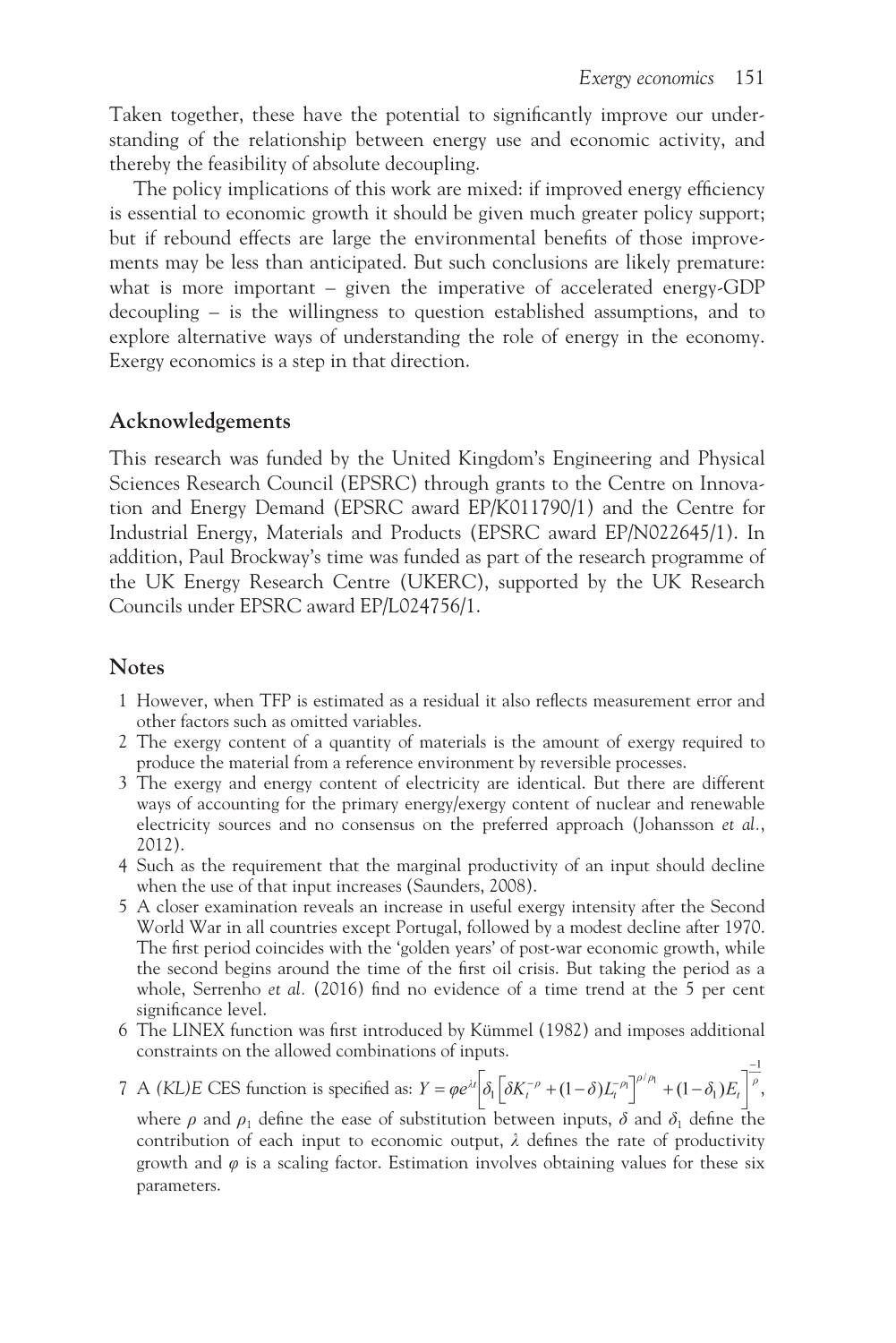- [8](#page--1-0) Santos *et al.* (2018) assume a simpler 'Cobb Douglas' production function of the form:  $Y = \varphi e^{\lambda t} K_t^{\alpha_K} K_t^{\alpha_E} E_t^{\alpha_E}$ . The  $\alpha_i$  terms define the partial output elasticity of each input and *λ* defines the rate of productivity growth. The Cobb Douglas was chosen because it can be straightforwardly related to the co-integration specification, but it is restrictive because it assumes a unitary elasticity of substitution between each variable.
- [9](#page--1-0) With time series data it is common for one or more of the variables to be nonstationary, creating the risk of 'spurious regressions'. But it is possible for two or more non-stationary variables to be co-integrated, meaning that certain linear combinations of these variables are stationary and that there is a stable long-run relationship between them.
- [10](#page--1-0) This relies upon Granger causality tests. A time series  $(x_t)$  is said to 'Granger cause' another time series  $(y_t)$  if the prediction of  $y$  is improved by the inclusion of past values of *x* in addition to past values of *y*. Granger causality tests are designed to show whether one variable can meaningfully be described as dependent variable and the other as independent, or whether the relationship is bidirectional, or whether no relationship exists (Stern, 2011). This is test of 'statistical precedence' rather than causality as normally understood, since the fact that A precedes B need not necessarily mean that A causes B. For example, a meteorological forecast of rain can be shown to Granger cause rain!
- [11](#page--1-0) Brockway *et al.* (2017) define energy rebound as:  $R = 1 + \eta_{\varepsilon_{P U}}(B_P)$ , where  $\eta_{\varepsilon_{P U}}(B_P)$  is the elasticity of primary exergy consumption with respect to primary to useful exergy efficiency. They use the implicit function and cost share theorems to derive an expression for  $\eta_{\text{\tiny{Eul}}}(B_p)$ .

#### **References**

- Aghion, P., Howitt, P., Howitt, P.W., Brant-Collett, M. and García-Peñalosa, C. (1998) *Endogenous Growth Theory.* MIT Press, MA, USA.
- Allen, R.C. (2009) *The British Industrial Revolution in Global Perspective*. Cambridge University Press, Cambridge, UK.
- Anderson, W. (1887) *On the Conversion of Heat into Work: A Practical Handbook on Heat-Engines.* Whittaker & Co, London, UK.
- Ayres, R.U. and van den Bergh, J.C.J.M. (2005) A theory of economic growth with material/energy resources and dematerialization: Interaction of three growth mechanisms. *Ecological Economics* 55(1): 96–118.
- Ayres, R.U. and Warr, B. (2005) Accounting for growth: The role of physical work. *Structural Change and Economic Dynamics* 16(2): 181–209.
- Ayres, R.U. and Warr, B. (2010) *The Economic Growth Engine: How Energy and Work Drive Material Prosperity.* Edward Elgar Publishing, Cheltenham, UK.
- Ayres, R.U., Ayres, L.W. and Warr, B. (2003) Exergy, power and work in the US economy, 1900–1998. *Energy* 28(3): 219–273.
- Baierlein, R. (2001) The elusive chemical potential. *American Journal of Physics* 69: 423–434.
- Berndt, E.R. (1978) Aggregate energy efficiency and productivity measurement. *Annual Review of Energy* 3: 225–273.
- Berndt, E.R. and Wood, D.O. (1979) Engineering and econometric interpretations of energy-capital complementarity. *The American Economic Review* 69(3): 342–354.
- Brand-Correa, L.I. and Steinberger, J.K. (2017) A framework for decoupling human need satisfaction from energy use. *Ecological Economics* 141: 43–52.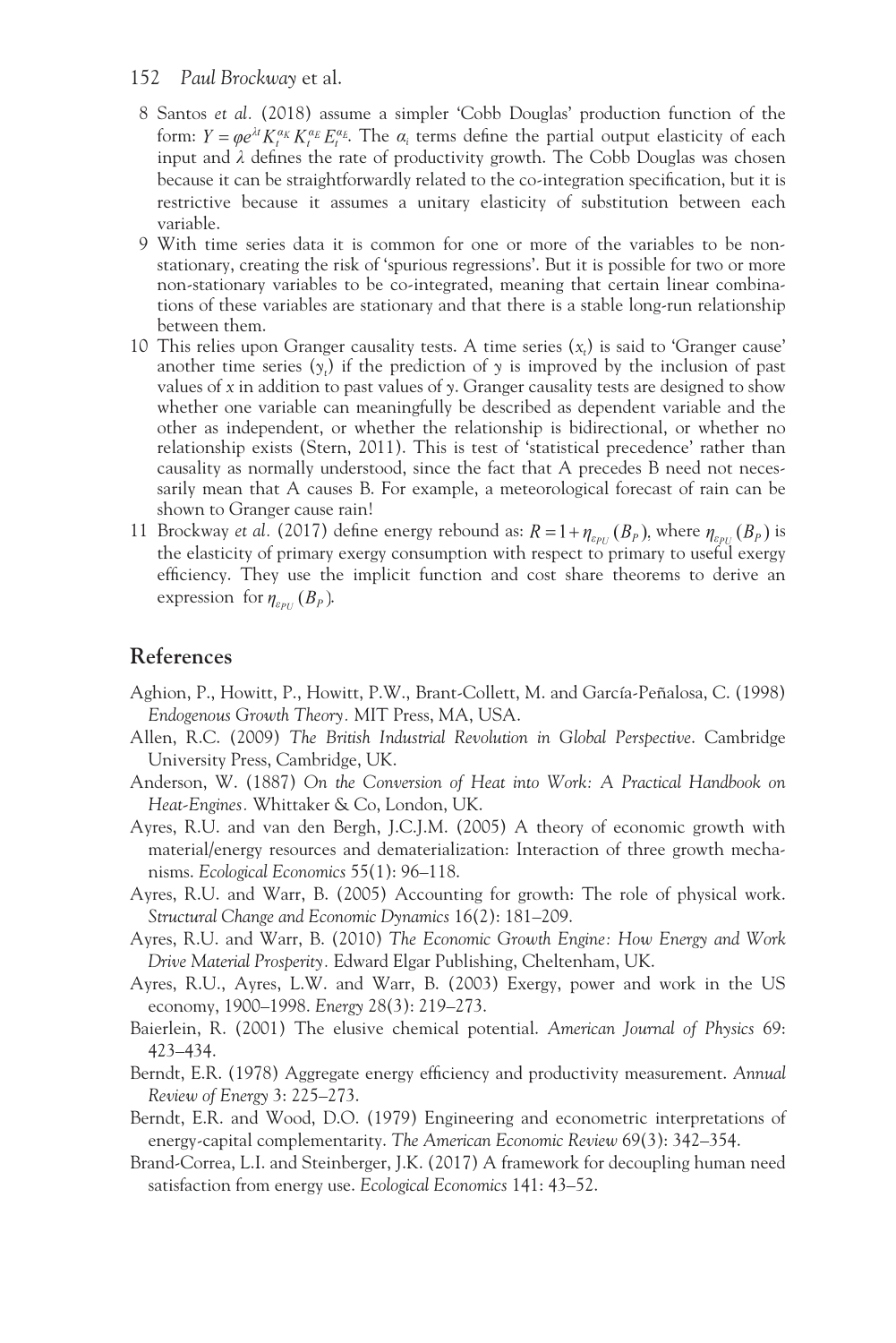- Brockway, P.E., Barrett, J.R., Foxon, T.J. and Steinberger, J.K. (2014) Divergence of trends in US and UK aggregate exergy efficiencies 1960–2010. *Environmental Science and Technology* 48(16): 9874–9881. DOI: 10.1021/es501217t. Creative commons license: [http://creativecommons.org/licenses/by/4.0/](http://creativecommons.org).
- Brockway, P.E., Saunders, H., Heun, M.K., Foxon, T.J., Steinberger, J.K., Barrett, J.R. and Sorrell, S. (2017) Energy rebound as a potential threat to a low-carbon future: Findings from a new exergy-based national-level rebound approach. *Energies* 10(1): 1–24.
- Brockway, P.E., Steinberger, J.K., Barrett, J.R. and Foxon, T.J. (2015) Understanding China's past and future energy demand: An exergy efficiency and decomposition analysis. *Applied Energy* 155: 892–903. Available at: [https://doi.org/10.1016/j.apenergy.2015.05.082](https://doi.org)  Creative commons license: [http://creativecommons.org/licenses/by/4.0/.](http://creativecommons.org)
- Cleveland, C.J., Costanza, R., Hall, C. and Kaufmann, R. (1984) Energy and the US Economy: A biophysical perspective. *Science* 225(4665): 890–897.
- Cleveland, C.J., Kaufmann, R.K. and Stern, D.I. (2000) Aggregation and the role of energy in the economy. *Ecological Economics* 32(2): 301–317.
- Csereklyei, Z., Rubio, M. and Stern, D. (2014) Energy and Economic Growth: The Stylized Facts. CCEP Working Paper 1417, Crawford School of Public Policy, Australian National University.
- Cullen, J.M. and Allwood, J.M. (2010) Theoretical efficiency limits for energy conversion devices. *Energy* 35(5): 2059–2069.
- Cullen, J.M., Allwood, J.M. and Borgstein, E.H. (2011) Reducing energy demand: What are the practical limits? *Environmental Science & Technology* 45(5): 1711–1718.
- Dickey, D.A., Jansen, D.W. and Thornton, D.L. (1994) *A Primer on Cointegration with an Application to Money and Income*. Springer, London and New York.
- Fair, R.C. (1984) *Specification, Estimation, and Analysis of Macroeconometric Models*. Harvard University Press, MA, USA.
- Foxon, T.J. (2017) *Energy and Economic Growth: Why We Need a New Pathway to Prosperity*. Routledge, London, UK.
- Gentvilaite, R., Kander, A. and Warde, P. (2015) The role of energy quality in shaping long-term energy intensity in Europe. *Energies* 8(1): 133–153. DOI:10.3390/en8010133.
- Giraud, G. and Kahraman, Z. (2014) How Dependent is Growth from Primary Energy. Output Energy Elasticity in 50 Countries (1970–2011). Available at: [www.parisschool](www.parisschoolofeconomics.eu) [ofeconomics.eu/IMG/pdf/article-pse-medde-juin2014-giraud-kahraman.pdf.](www.parisschoolofeconomics.eu)
- Guevara, Z., Sousa, T. and Domingos, T. (2016) Insights on energy transitions in Mexico from the analysis of useful exergy 1971–2009. *Energies* 9(7): 488–517. DOI: [https://doi.](https://doi.org) [org/10.3390/en9070488.](https://doi.org)
- Hammond, G. and Stapleton, A. (2001) Exergy analysis of the United Kingdom energy system. *Proceedings of the Institution of Mechanical Engineers, Part A: Journal of Power and Energy* 215(2): 141–162.
- Hardt, L., Owen, A., Brockway, P., Heun, M.K., Barrett, J., Taylor, P.G. and Foxon, T.J. (2018) Untangling the drivers of energy reduction in the UK productive sectors: Efficiency or offshoring? *Applied Energy* 223: 124–133.
- Henningsen, A. and Henningsen, G. (2012) On estimation of the CES production function – Revisited. *Economics Letters* 115(1), 67–69.
- Heun, M.K., Ownn, A. and Brockway, P.E. (2018) A physical supply-use table framework for energy analysis on the energy conversion chain. *Applied Energy* 226: 1134–1162.
- Heun, M.K., Santos, J., Brockway, P.E., Pruim, R., Domingos, T. and Sakai, M. (2017) From theory to econometrics to energy policy: Cautionary tales for policymaking using aggregate production functions. *Energies* 10(1): 203–247. DOI:10.3390/en10020203.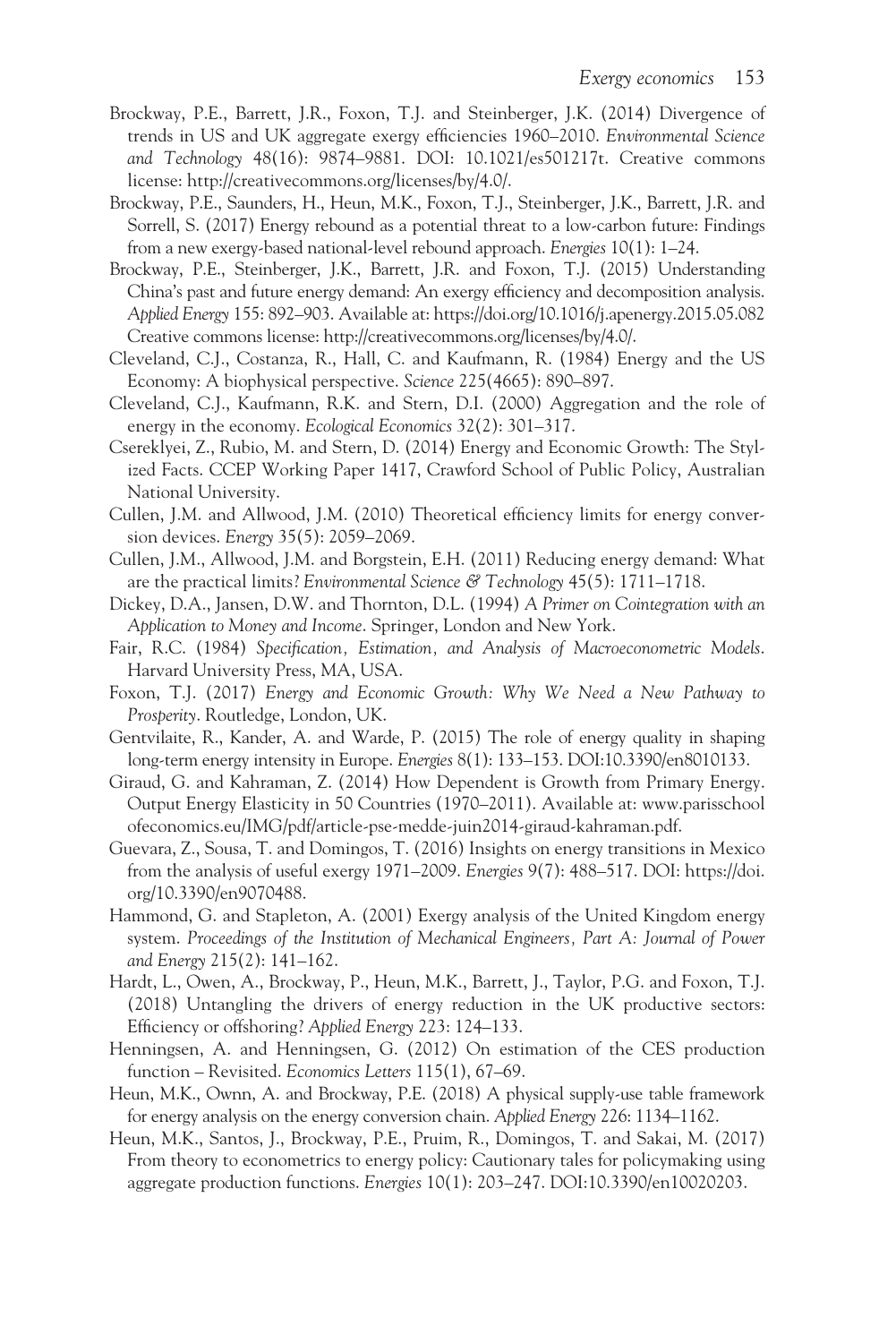- 154 *Paul Brockway* et al.
- Jarvis, A.J., Leedal, D.T. and Hewitt, C.N. (2012) Climate-society feedbacks and the avoidance of dangerous climate change. *Nature Climate Change* 2: 668–671.
- Johansson, T.B., Patwardhan, A.P., Nakićenović, N. and Gomez-Echeverri, L. (2012) *Global Energy Assessment: Toward a Sustainable Future*. Cambridge University Press, Cambridge, UK.
- Kalimeris, P., Richardson, C. and Bithas, K. (2014) A meta-analysis investigation of the direction of the energy-GDP causal relationship: Implications for the growth-degrowth dialogue. *Journal of Cleaner Production* 67: 1–13. DOI: 10.1016/j.jclepro.2013.12.040.
- Kander, A., Malanima, P. and Warde, P. (2014) *Power to the People: Energy in Europe over the Last Five Centuries*. Princeton University Press, New Jersey, USA.
- Kilian, L. (2008) The economic effects of energy price shocks. *Journal of Economic Literature* 46(4): 871–909.
- Kümmel, R. (1982) The impact of energy on industrial growth. *Energy* 7(2): 189–203.
- Kümmel, R., Ayres, R.U. and Lindenberger, D. (2010) Thermodynamic laws, economic methods and the productive power of energy. *Journal of Non-Equilibrium Thermodynamics* 35(2): 145–179.
- Lindenberger, D. and Kümmel, R. (2011) Energy and the state of nations. *Energy* 36(10): 6010–6018.
- Loftus, P.J., Cohen, A.M., Long, J.C.S. and Jenkins, J.D. (2014) A critical review of global decarbonization scenarios: What do they tell us about feasibility. *Wiley Interdisciplinary Reviews Climate Change* 6(1): 93–112. DOI: 10.1002/wcc.324.
- Magerl, A. (2017) The sociometabolic transition in India: An exergy and useful work analysis 1971–2012*.* Masters Thesis, Alpen-Adria-Universität Klagenfurt, Austria.
- Miller, J., Foxon, T.J. and Sorrell, S. (2016) Exergy accounting: A quantitative comparison of methods and implications for energy-economy analysis. *Energies* 9(11): 947–969. DOI: 10.3390/en9110947. Creative commons license: [http://creativecommons.org/](http://creativecommons.org) [licenses/by/4.0/.](http://creativecommons.org)
- OECD (2001) *Measuring Productivity–OECD Manual*. OECD, Paris, France.
- Omri, A. (2014) An international literature survey on energy-economic growth nexus: Evidence from country-specific studies. *Renewable and Sustainable Energy Reviews* 38: 951–959.
- Pomeranz, K. (2009) *The great divergence: China, Europe, and the making of the modern world economy.* Princeton University Press, NJ, USA.
- Prywes, M. (1986) A nested CES approach to capital-energy substitution. *Energy Economics* 8: 22–28.
- Rant, Z. (1956) Exergie, ein neues Wort fur 'Technische Arbeitsfaehigkeit' (Exergy, a new word for technical availability). *Forschung auf dem Gebiet des Ingenieurwesens A* 22: 36–37.
- Reistad, G. (1975) Available energy conversion and utilization in the United States. *ASME Transactions Journal of Engineering Power* 97: 429–434.
- Romer, P.M. (1994) The origins of endogenous growth. *Journal of Economic Perspective* 8: 3–22.
- Romero, J.C. and Linares, P. (2014) Exergy as a global energy sustainability indicator. A review of the state of the art. *Renewable and Sustainable Energy Reviews* 33: 427–442.
- Sakai, M., Brockway, P.E., Barrett, J.R. and Taylor, P.G. (2018) Energy efficiency is found to be a key engine of economic growth. In preparation.
- Santos, J., Domingos, T., Sousa, T. and St Aubyn, M. (2018) Useful exergy is key in obtaining plausible aggregate production functions and recognizing the role of energy in economic growth: Portugal 1960–2009. *Ecological Economics* 148: 103–120.